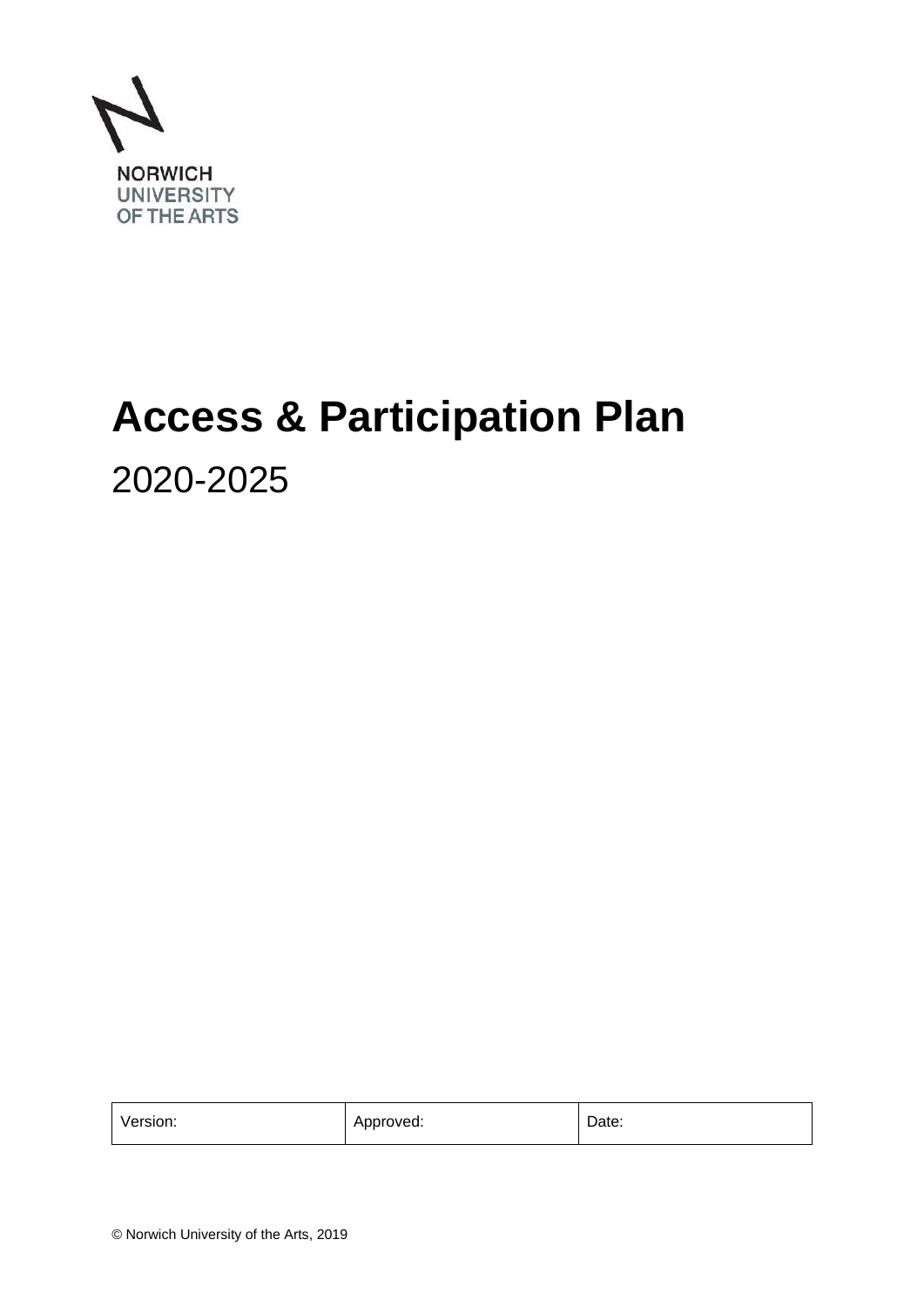# Contents

| POLAR4 Low participation neighbourhoods / Indices of Multiple Deprivation  1 |  |
|------------------------------------------------------------------------------|--|
|                                                                              |  |
|                                                                              |  |
|                                                                              |  |
|                                                                              |  |
|                                                                              |  |
|                                                                              |  |
|                                                                              |  |
|                                                                              |  |
|                                                                              |  |
|                                                                              |  |
|                                                                              |  |
|                                                                              |  |
|                                                                              |  |
|                                                                              |  |
|                                                                              |  |
|                                                                              |  |
|                                                                              |  |
|                                                                              |  |
|                                                                              |  |
|                                                                              |  |
|                                                                              |  |
|                                                                              |  |
|                                                                              |  |
|                                                                              |  |
|                                                                              |  |
|                                                                              |  |
|                                                                              |  |
|                                                                              |  |
|                                                                              |  |
| ACCESS, STUDENT SUCCESS AND PROGRESSION OBJECTIVES AND TARGETS 19            |  |
|                                                                              |  |
|                                                                              |  |
|                                                                              |  |
|                                                                              |  |
|                                                                              |  |
|                                                                              |  |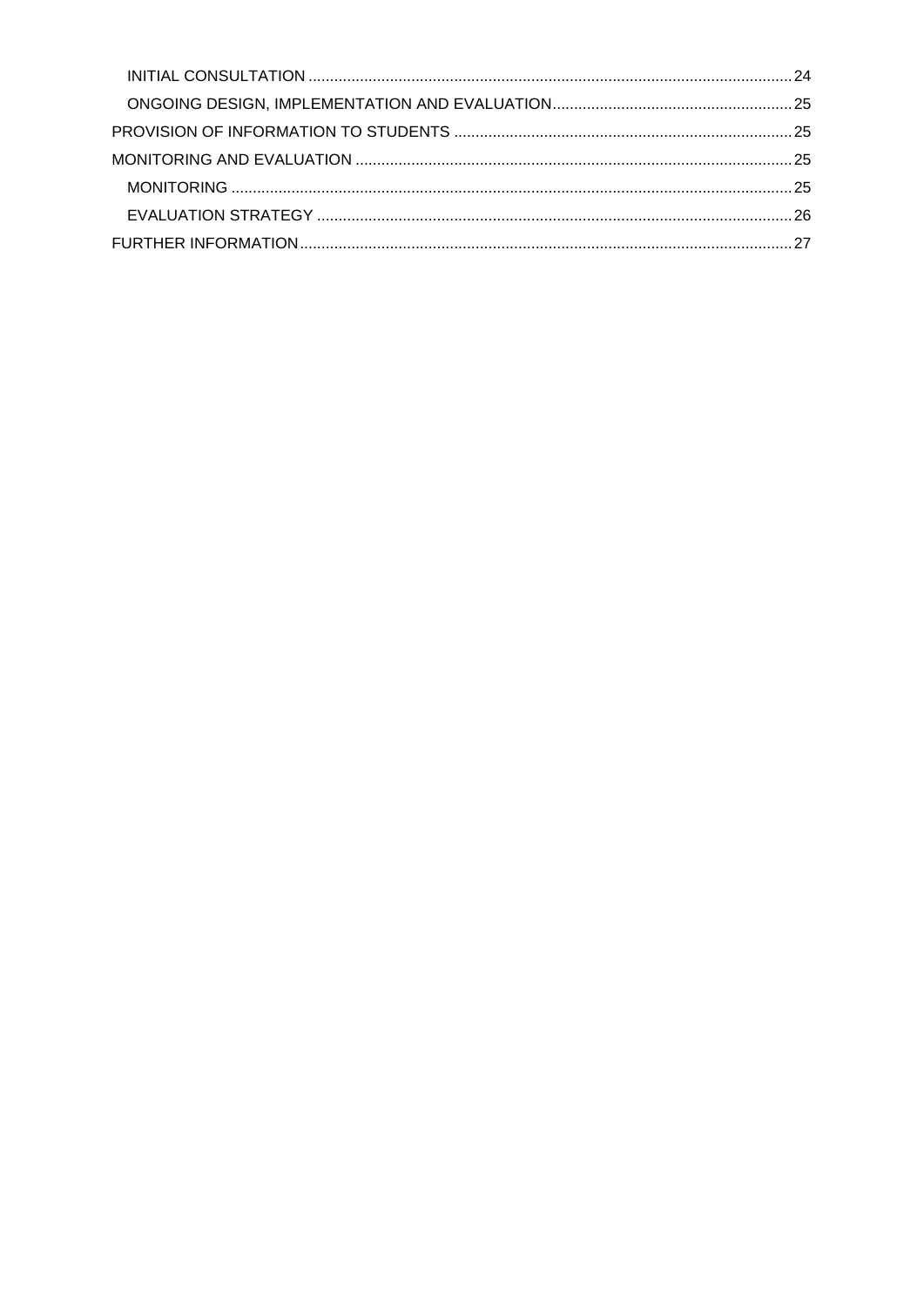# <span id="page-3-0"></span>**INTRODUCTION**

 Norwich University of the Arts is a small and specialist arts university in the East of England. We have outcomes, were recognised by the Teaching Excellence Framework Assessment Panel in June 2017.2 a firm commitment to widening participation and have a strong track record in recruiting and retaining students from a diverse range of backgrounds<sup>1</sup>. Our commitment to excellence in teaching and learning, and success in enabling students from all backgrounds to achieve consistently outstanding

The Plan has been developed by the University's Council, University Executive, and Students' Union through a series of meetings with a sub-group of independent governors from the University's Council formed specifically for this purpose (Deputy Chair of Council and the Council's diversity champion), the Students' Union President and a sub-group of the University's Executive team (Vice-Chancellor, Deputy Vice-Chancellor, Pro Vice-Chancellor (Academic), Academic Registrar, Director of Finance and Director of External Relations). The consultation process took place over a period of several months. The Plan sets out our progress to date, our key challenges, our aims and aspirations, and our plans to realise those aims in the context of widening access, and promoting equality of opportunity for students from all backgrounds.

# <span id="page-3-1"></span>**ASSESSMENT OF CURRENT PERFORMANCE**

## <span id="page-3-2"></span>**ACCESS**

## <span id="page-3-3"></span>**POLAR4 Low participation neighbourhoods / Indices of Multiple Deprivation**

boxes to aid the evaluation. For purposes of this evaluation, the University has focused on POLAR4 as a target group for analysis and planning interventions. The numbers in the IMD population are much smaller than in the POLAR4 population and 60% of the individuals in the IMD quintile 1 population are also in the POLAR4 quintile 1 population. The similarities or differences between POLAR4 and IMD analysis will be included in

 postcodes accessing higher education. For NUA, we are pleased to note that the gap between the POLAR4 classifies postcodes according to the likelihood of young 18 year olds from specific proportion of new entrants from quintile 5 (highest) and those from quintile 1 (lowest) has been eliminated, changing from 4.8% in 2013/14 to -1.2% in 2017/18 (chart 1). NUA performance exceeded the sector results for the same period which recorded a gap of 19.9% in 2013/14 and 18.3% in 2017/18.



#### **Chart 1**

 between 2013/14 and 2016/17 from 10.5% to 16.0%, but has reduced in 2017/18 to 9.1% (chart 2). This has been directly affected by the reduction in the gap between POLAR Q5 and POLAR Q1. IMD comparison: the gap between students from IMD quintile 5 (highest) and IMD quintile 1 (lowest) increased

<sup>1</sup> HESA UK Performance Indicators 2017-18, [https://www.hesa.ac.uk/news/07-02-2019/widening-participation](https://www.hesa.ac.uk/news/07-02-2019/widening-participation-summary)[summary](https://www.hesa.ac.uk/news/07-02-2019/widening-participation-summary) 

<sup>2</sup> TEF Panel Statement of Findings, June 2017, [https://www.officeforstudents.org.uk/advice-and](https://www.officeforstudents.org.uk/advice-and-guidance/teaching/tef-outcomes/#/provider/10004775)[guidance/teaching/tef-outcomes/#/provider/10004775](https://www.officeforstudents.org.uk/advice-and-guidance/teaching/tef-outcomes/#/provider/10004775)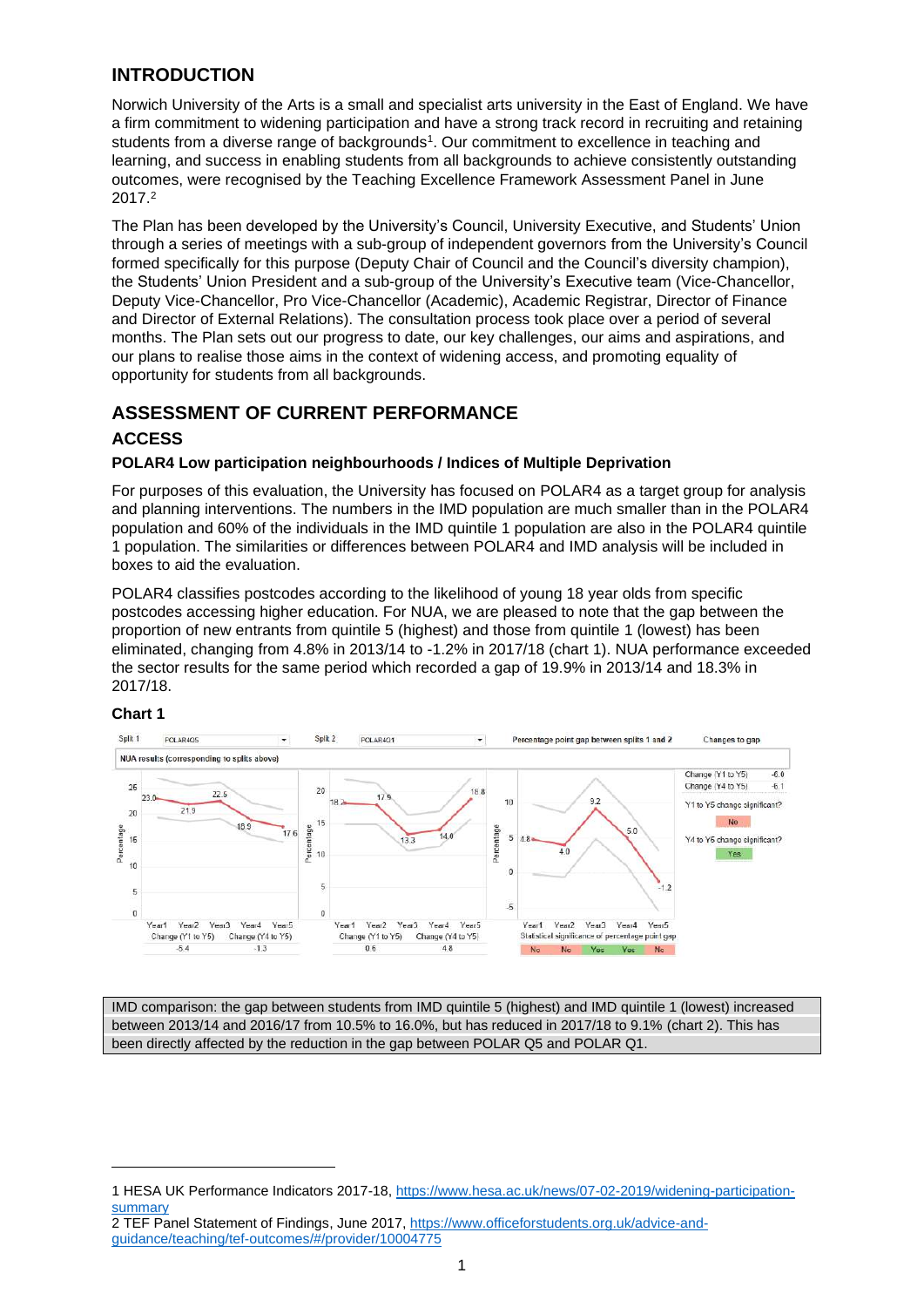

The proportion of applications from each quintile has remained consistent over the last 5 years: 16% for quintile 1 and 22% from quintile 5. The following charts<sup>3</sup> (chart 3) show that the gap in applicants from quintile 1 and quintile 5 who attend some form of interview (assessments to applications) has varied across the 6 years between 2013/14 and 2018/19, the gap between the proportion of applicants receiving offers from each quintile has narrowed to just 1% in 2018/19 (offers to assessment). Applicants from quintile 1 are more likely to accept an offer from NUA (firm acceptance to offers) and enrol with us (enrolment to offers) than applicants from quintile 5.

**Chart 3** 



#### **Intersectional analysis**

 When looking at the intersectional analysis of POLAR and sex the gap in access by male students from POLAR quintiles 1 and 2 and quintiles 3, 4 and 5 has reduced from 10.0% in 2013/14 to 3.6% in 2017/18 (Chart 4). The gap between access by female students from quintiles 1 and 2 and quintiles 3, 4 and 5 has also narrowed, but remains greater than for males (17.2% to 14.2%) (Chart 5).

<sup>3</sup> NUA Admissions Data, 2013-14 to 2018-19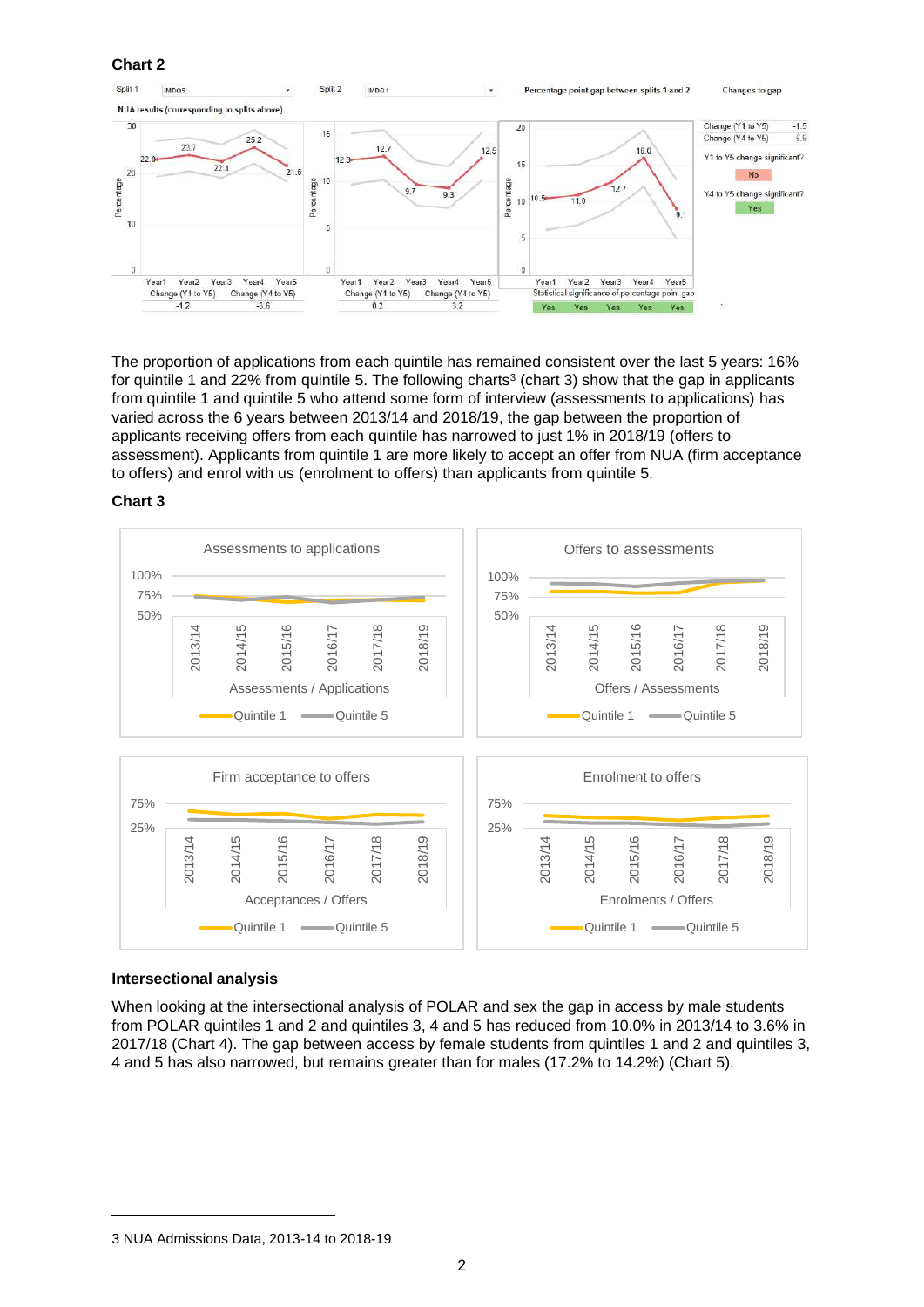

#### **Chart 5**



IMD comparison: the gap in access rates between IMD quintiles 1 and 2 male and IMD quintiles 3, 4 and 5 male entrants decreased from 12.3% lower in 2013/14 to 10.8% lower in 2017/18 (18.5% high point in 2016/17). The gap between IMD quintiles 1 and 2 female and IMD quintiles 3, 4 and 5 female increased over the same period from 21.1% lower to 25.9% lower.

 between entry rates for white new entrants from POLAR quintiles 1 and 2 and quintiles 3, 4 and 5 has narrowed from 25.4% below to 14.8% below. This is much higher than the gap between entry rates for BAME new entrants from POLAR quintiles 1 and 2 and quintiles 3, 4 and 5 (1.8% below to 3.0 below). The reduction in the gap for white students from quintiles 1 and 2 may be partially explained Similarly there is a discrepancy between the intersection between POLAR and ethnicity. The gap by the introduction of new courses in digital coding subjects, which appear to attract a higher proportion of local, male applicants.

 IMD comparison: the gap between white new entrants from IMD quintiles 1 and 2 and IMD quintiles 3, 4 and 5 decreased between 2013/14 and 2017/18 but remains significant at -35.1%. The gap between IMD quintiles 1 and 2 BAME and IMD quintiles 3, 4 and 5 BAME was not significant during the period.

 *The University will seek to implement interventions that will target IMD quintiles 1 and 5 to reduce the gap from 9.1% in 2017-18 to 4.6% by 2024-25 [PTA\_1]. We also believe that activity that targets BAME students (see below) will also have a positive impact on reducing the gap in IMD quintile 5 and IMD quintile 1 access4.* 

#### <span id="page-5-0"></span>**Black, Asian and Minority Ethnic (BAME) new entrants**

 The proportion of BAME students has increased from 8.2% in 2013/14 to 10.5% in 2017/18 and was by the applicants was the same for both BAME and white applicants, but the proportion of BAME 13% in 2018/19 (Chart 6). Our F1: Transparency Return data<sup>5</sup> indicates that 74% of BAME applicants received an offer from us in 2018/19 compared to 72% of white applicants. The acceptance of offers

 4 Crawford, C & Greaves, E, Socio-economic, ethnic and gender differences in HE participation, BIS Research Paper No. 186, Department for Business, Innovation and Skills, London, 2015

 5 NUA F1: Transparency Data: Admissions – to be published in August 2019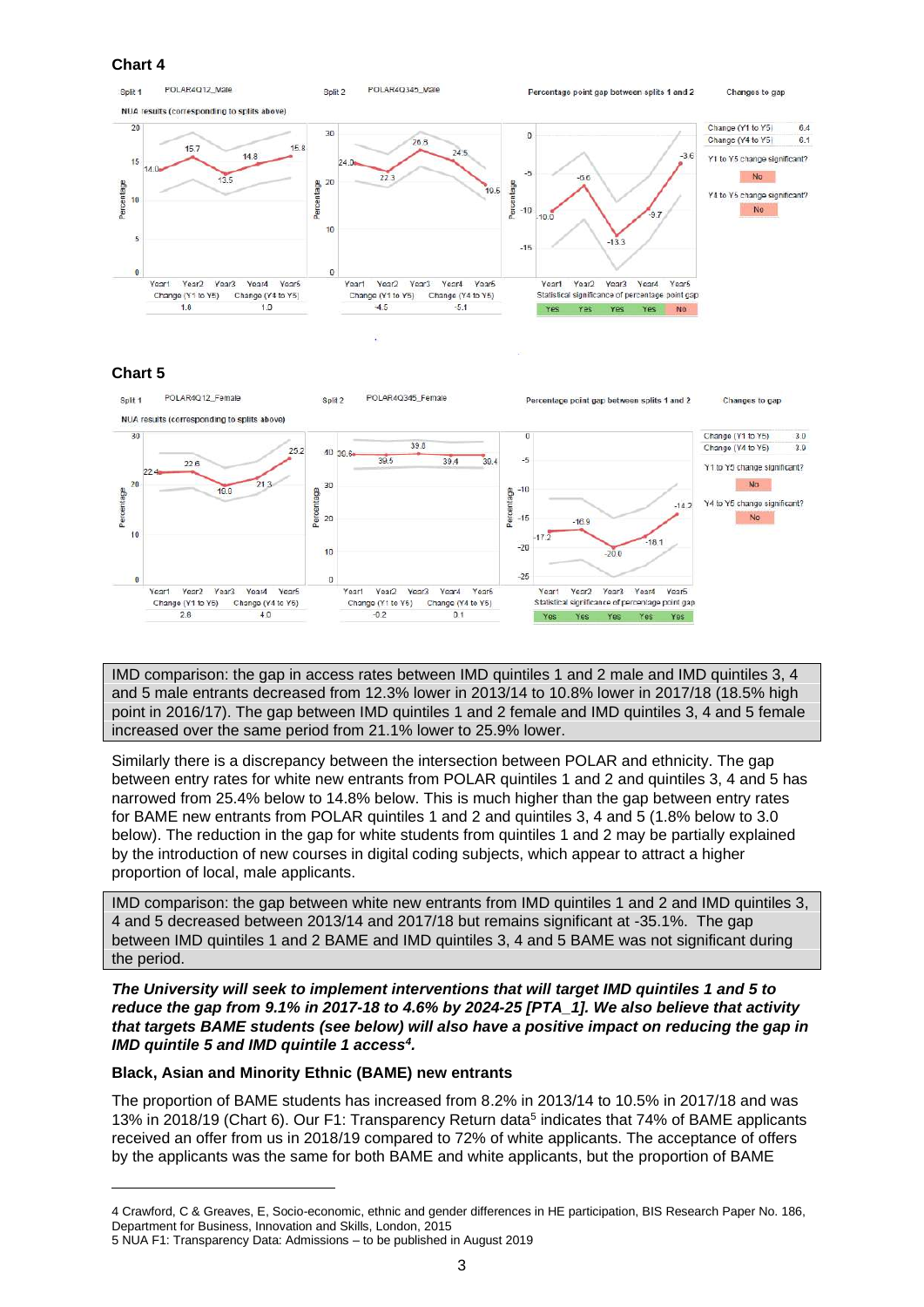require more research into why this gap in enrolment exists but one factor is likely to be applicant to art and design as a percentage of all UCAS applications has fallen since 2015 from 10% to 6%<sup>6</sup>. applicants with firm acceptances who enrolled was 87% compared to 91% of white applicants. We will choice. We know that applications from BAME applicants to creative art and design subjects has remained relatively consistent since 2014 at 16% of subject applications, however, BAME applicants We also know that 50% of BAME new entrants to Creative Art and Design subjects in 2017 went to providers located in London, the South East, and the Midlands7.

The charts that relate to BAME students measure the rates of participation between Asian, Black, Mixed-race and Other ethnic minorities which is abbreviated to ABMO on the Office for Students' Access and Participation dataset and the charts have been constructed using that data. We have used the ABMO group to represent BAME students, and will refer to this group as BAME throughout the document to maintain consistency with other University publications.

#### **Chart 6**



## **Disaggregation by ethnicity**

The percentage of Asian new entrants increased between 2013/14 and 2017/18 from 1.4% to 3.2%. The percentage of black students has decreased from 2.4% to 1.9%. The proportion of students from a mixed ethnic origin has increased from 3.9% to 4.7% in the same period.

 The gap between white and Asian students decreased over the five year period (90.4% to 86.3%) as year period. This gap is statistically significant, however, we have not set a specific target based on has the gap between white and black students (89.4% to 87.6%). Similarly the gap between white and mixed-ethnicity new entrants has also decreased during the same period (87.8% to 84.8%). When comparing the population of 18 year olds by ethnicity against the population of 18 year olds nationally, we have experienced an increase in the gap in access for Asian students from 5.9 to 6.7 over a 5 the 18 year old population as this does not reflect our new entrant age profile. On average, 42% of our new entrants are aged 18 on entry, with a similar proportion entering at 19. An analysis of the 18 year old populations for black, mixed-race and other minority ethnic populations does not indicate significant gaps, however the limitations of this measure as outlined above could result in false conclusions. Recruitment of students from all minority ethnic backgrounds remains a priority area for us, and we have set a target that is intended to build on the progress we have made over the previous 5 years.

*The University will seek to increase applications and conversions from applicants from BAME backgrounds through targeted outreach and recruitment activity in London from 2020-21, expanding into the East Midlands area by 2022-23. We aim to reduce the gap in access by 5% by 2024-25 and increase our BAME new entrants to 16% of the undergraduate population [PTA\_2].* 

#### <span id="page-6-0"></span>**Mature entrants**

 The gap in access between young and mature entrants increased over 5 years (Chart 7). The main influence for this is the declining number of applicants to our specialist subjects. Mature entrants to all subjects declined by 9% between 2014 and 2018 cycles, while applications from mature entrants to

 6 UCAS Undergraduate Data National Level table set – DR3-022 – Subject group by ethnic group, December 2018, <https://www.ucas.com/data-and-analysis/ucas-undergraduate-releases/ucas-undergraduate-end-cycle-data-resources> 7 HEIDI, 2019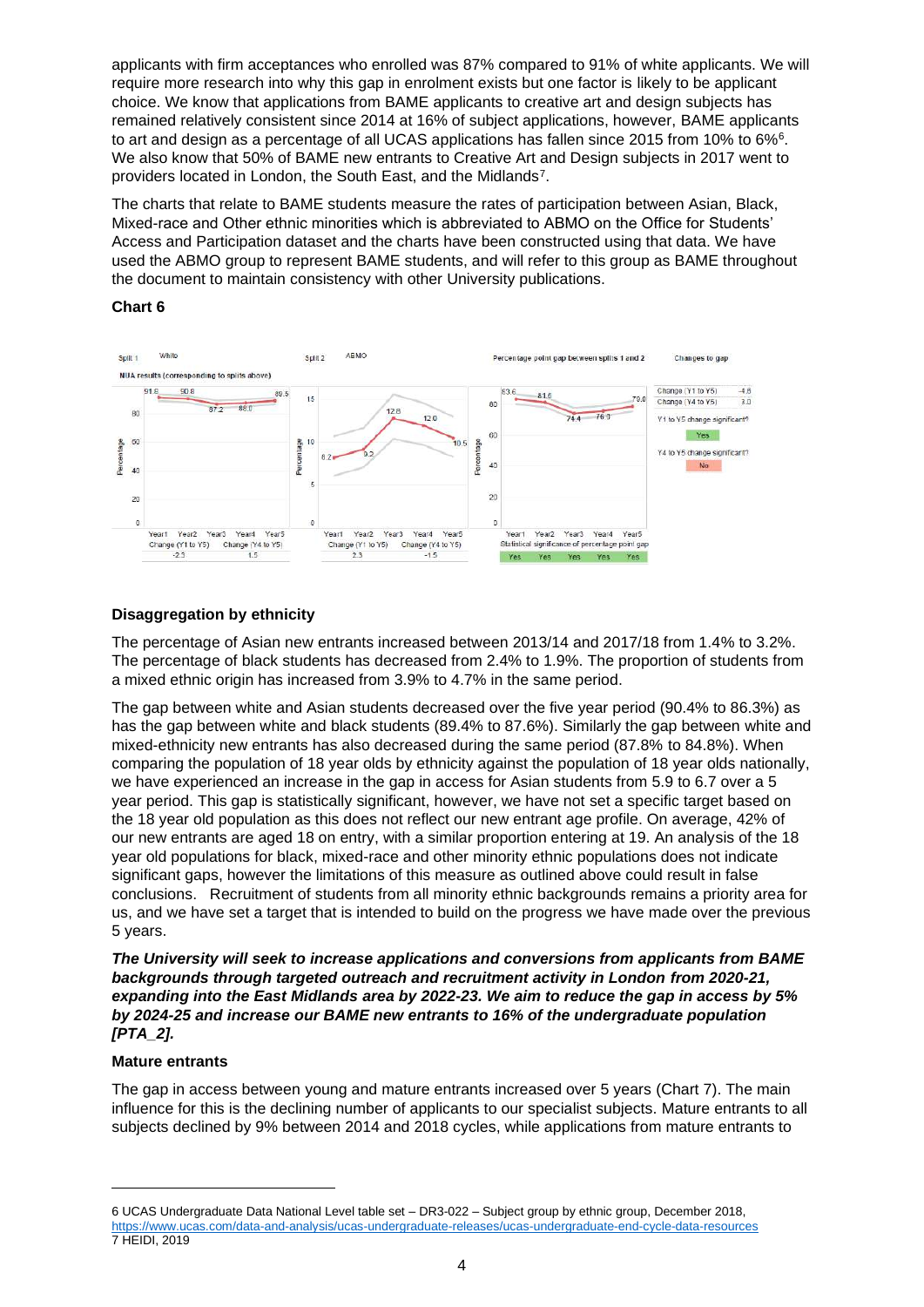art and design subjects declined by 14% over the same period<sup>8</sup>. The full-time mode of study may also be a factor. The split between full-time and part-time mature new entrants to art and design subjects between 2013/14 and 2017/18 changed from 82%/18% to 76%/24%, with full-time mature entrants declining by 8% during the period while part-time new entrants increased by 28%9.

#### **Chart 7**



Our own data<sup>10</sup> (Chart 8) shows that mature applicants are as likely to attend an interview enrol (Enrolments / Acceptances) than younger entrants, mainly because they are more likely to be assessment as young entrants (Assessment / Applications), but a lower proportion actually receive offers from us (Offers / Assessments) – 89% compared to 96% of young applicants. Once offered, mature entrants are more likely than young applicants to accept an offer (Acceptance / Offers) and based in the locality of the University.

#### **Chart 8**



 *mature applicants for interview, thus reducing the gap between mature and young applicants The University has no strategic plans to introduce part-time study at undergraduate level but maintains a commitment to increasing the absolute numbers of mature students on our undergraduate courses. We aim to reduce the gap in offers made to mature applicants from 7% in 2017-18 to 0% in 2024-25 [PTA\_3]. Interventions will target resource to better prepare who are made offers in order to increase the numbers of mature entrants that enrol with us*.

 8 UCAS Undergraduate Data National Level table set – DR3-013 – Subject group by age, December 2018, 9 HEIDI, 2019 <https://www.ucas.com/data-and-analysis/ucas-undergraduate-releases/ucas-undergraduate-end-cycle-data-resources>

 10 NUA Admissions Data, 2013-14 to 2018-19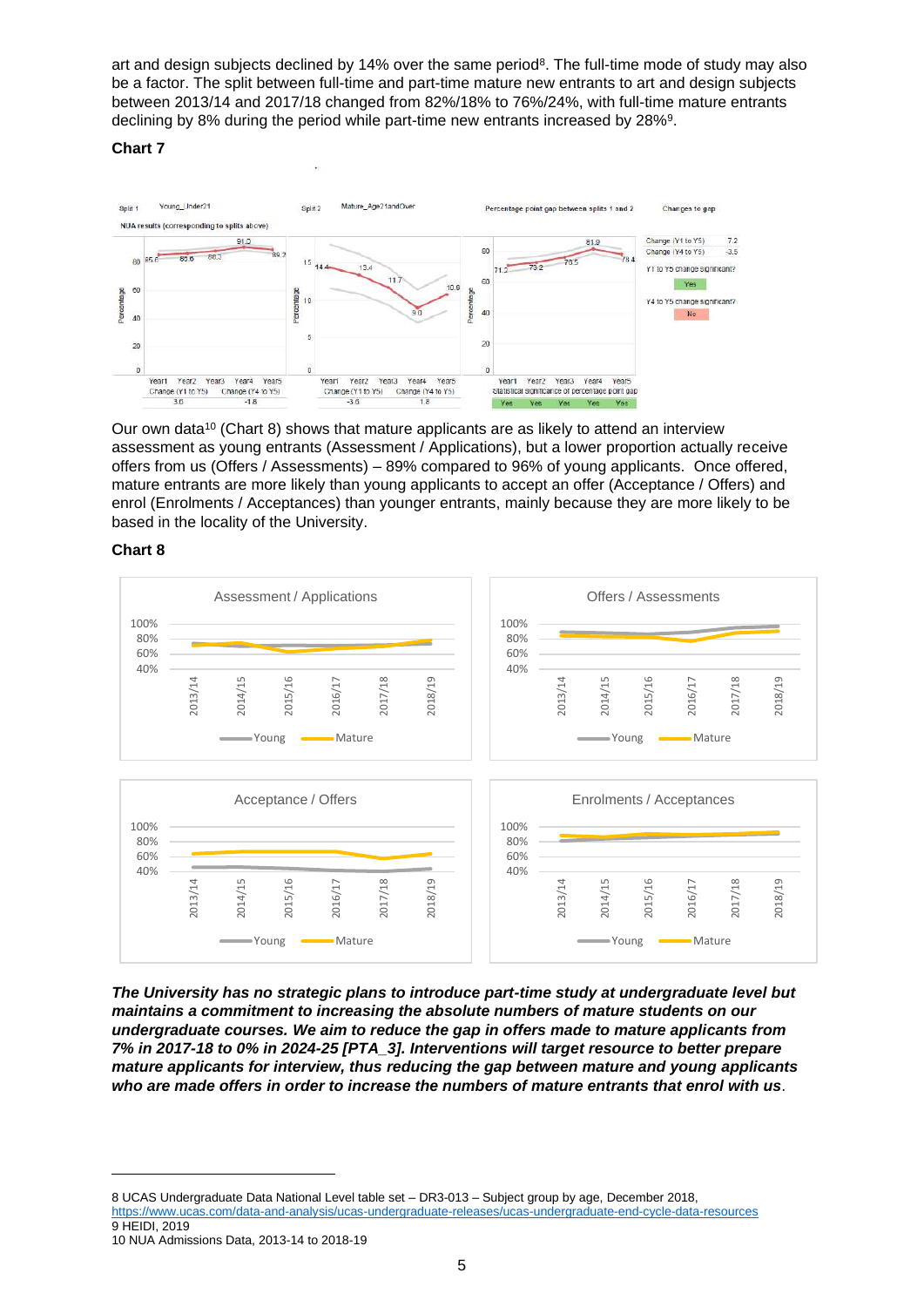#### <span id="page-8-0"></span>**Students with one or more declared disabilities**

 OfS data indicates a reduction in the gap between disabled and non-disabled applicants who register receive an offer from us as applicants with no disability, and are more likely to accept an offer from us with disabilities and this is reflected in an increased proportion of students with disabilities who enrol on a university course (Chart 9). Whilst the gap fluctuates from year to year, it is below the sector difference (71%)11. Our internal data shows that applicants with disabilities are equally as likely to than non-disabled applicants. The University provides a comprehensive support service for applicants from 17% in 2014/15 to 29% in 2018/1912.

### **Chart 9**



## <span id="page-8-1"></span>**Disaggregation by disability**

 24% being from Year 2 or above indicating an increase in students who are screened later in their Disaggregating by disability leads to some fluctuation in results due to small numbers in some categories. The gap in access between students with no disability and students with a cognitive and learning disability has increased from 52.6% in 2013/14 to 64.3% in 2017/18. We know that this does not reflect the proportion of students who have a cognitive and learning disability, as many students wait until later in their course before declaring a disability. In 2013/14, 87% of students being screened for dyslexia by the University were new entrants. In 2017/18 this had reduced to 76% with course. The proportion of students declaring mental health disabilities has increased from 5% in 2013/14 to 9% in 2015/16. The gap in access between this group and students with no disability has fluctuated over the five–year period and has reduced overall from 65.4% to 64.7%. The proportion of students entering with sensory or physical disabilities has also increased over the period from 1% to 2%, while the gap between this group of new entrants and students with no declared disability has increased from 69.3% to 71.7%. Similarly the proportion of students with social or communication disabilities has increased from 0.7% to 1.6%, while the gap in access between this group and students with no declared disability has increased slightly from 69.7% to 72.2%. The gap in access for students with multiple disabilities and students with no declared disability fluctuates from year to year due to the small numbers.

#### *We will continue to provide comprehensive pre-interview and interview support for students with disabilities to ensure that we maintain the equality of offer-making between students with disabilities and those with no-disabilities.*

#### <span id="page-8-2"></span>**Care leavers and estranged students**

education.<sup>13</sup> Figures for Norfolk are slightly higher at 6%<sup>14</sup> The numbers of care leavers and estranged students are too small to enable any meaningful analysis of trends. In 2017/18 there were 19 students who were care leavers, of which 9 were new entrants. We know that in 2017/18 just 5% of 18 year olds and 3% of 19 year old care leavers were in higher

*We are committed to increasing the absolute numbers of care leavers who access NUA courses, through participation in collaborative activities with other regional providers and through targeted recruitment activities. Due to the low numbers involved, there is insufficient data to measure the gap in access therefore we have not included a specific target in the* 

<sup>11</sup> OfS Access and Participation Data, 2019

<sup>12</sup> NUA Student data, 2019

<sup>13</sup> Looked after children in England National Statistics 2018, Department for Education, 13 December 2018, <https://www.gov.uk/government/collections/statistics-looked-after-children>

 14 Looked after children in England Local Authority Statistics 2018, Department for Education, 13 December 201[8 https://www.gov.uk/government/statistics/children-looked-after-in-england-including-adoption-2017-to-2018](https://www.gov.uk/government/statistics/children-looked-after-in-england-including-adoption-2017-to-2018)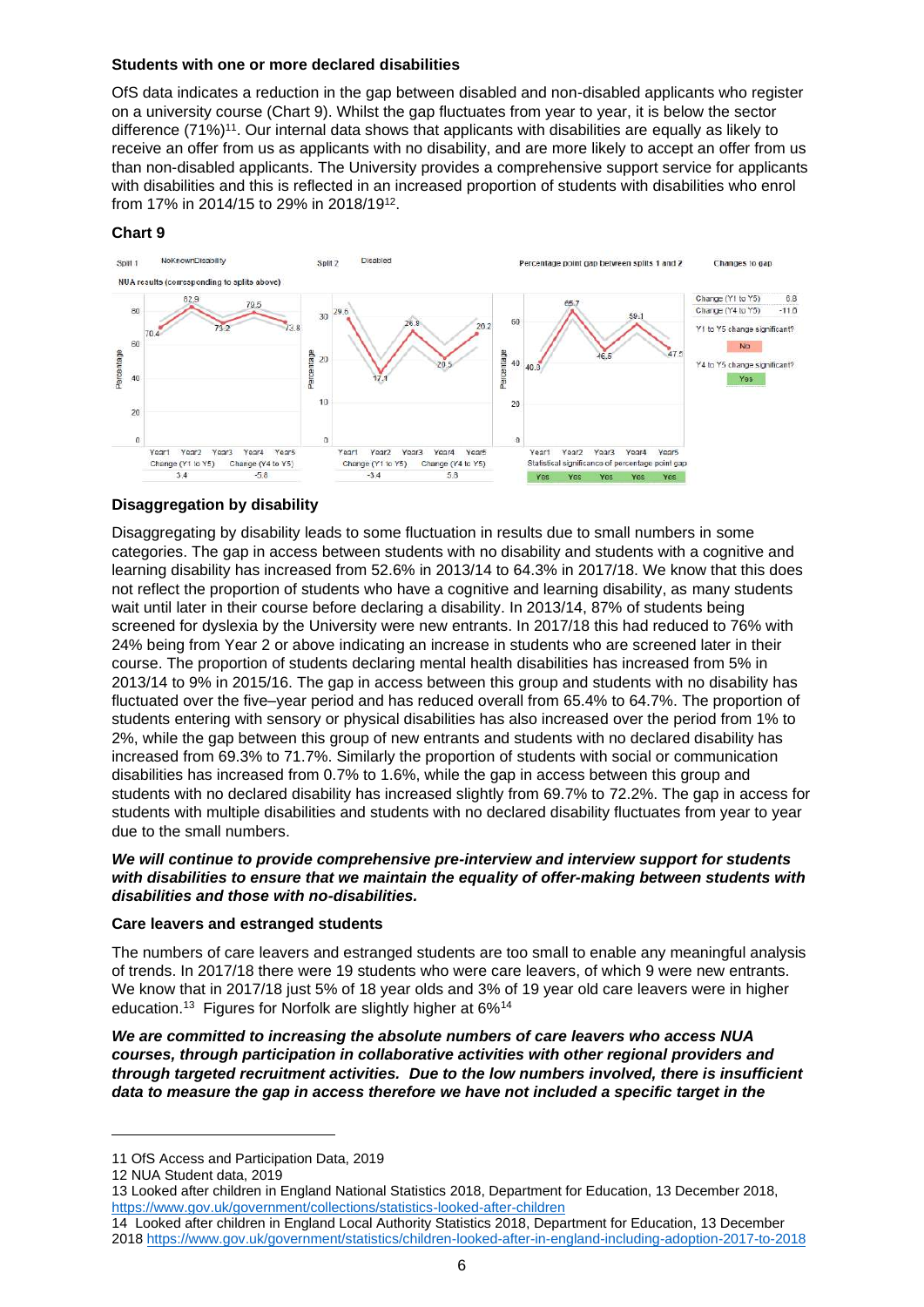#### *Target and Investment Plan. Recruitment numbers will be monitored throughout the duration of this plan.*

# <span id="page-9-0"></span>**CONTINUATION**

#### <span id="page-9-1"></span>**POLAR4 Low participation neighbourhoods /Indices of Multiple Deprivation**

The gap in continuation rates between students from POLAR quintile 5 and quintile 1 has increased from 4.2% (Q1 higher) to 6.4% (Q1 lower) between 2013/14 and 2017/18 (Chart 10). An intersectional analysis of POLAR data by sex and POLAR data by ethnicity shows an improving profile for POLAR quintiles 1 and 2 compared with other quintiles.

### **Chart 10**



 between 2013-14 and 2016-17 from 0.3% to 7.4% (Chart 11). IMD comparison: the gap between students from IMD quintile 5 (highest) and IMD quintile 1 (lowest) increased

#### **Chart 11**



 Non-continuation due to academic failure is likely to be a major cause of this, however there is only from POLAR4 quintiles 1 and 2. The improvements to data will also allow us to gather increased limited data to test this hypothesis. We are introducing improved attendance monitoring systems in 2019/20, which will enable us to monitor attendance more closely and provide much earlier intervention for students who are not attending, and we will specifically target intervention for students evidence to test the correlation between attendance and continuation, attainment, and progression to employment/further study, although the latter will be out-with the time-span of this current Plan.

*The University will prioritise the development of enhanced monitoring and early interventions aimed at reducing the gap in continuation rates for POLAR4 quintiles 5 and 1 from 6.4% in 2016/17 to 3.1% by 2024/25 [PTS\_1], and for IMD quintiles 5 and 1 from 7.4% in 2016/17 to 3.8% by 2024/25 [PTS\_7].* 

#### <span id="page-9-2"></span>**BAME**

The gap between the continuation rates of BAME students compared to white students has reduced between 2013/14 and 2017/18, and BAME continuation rates were comparable between the two groups (Chart 12).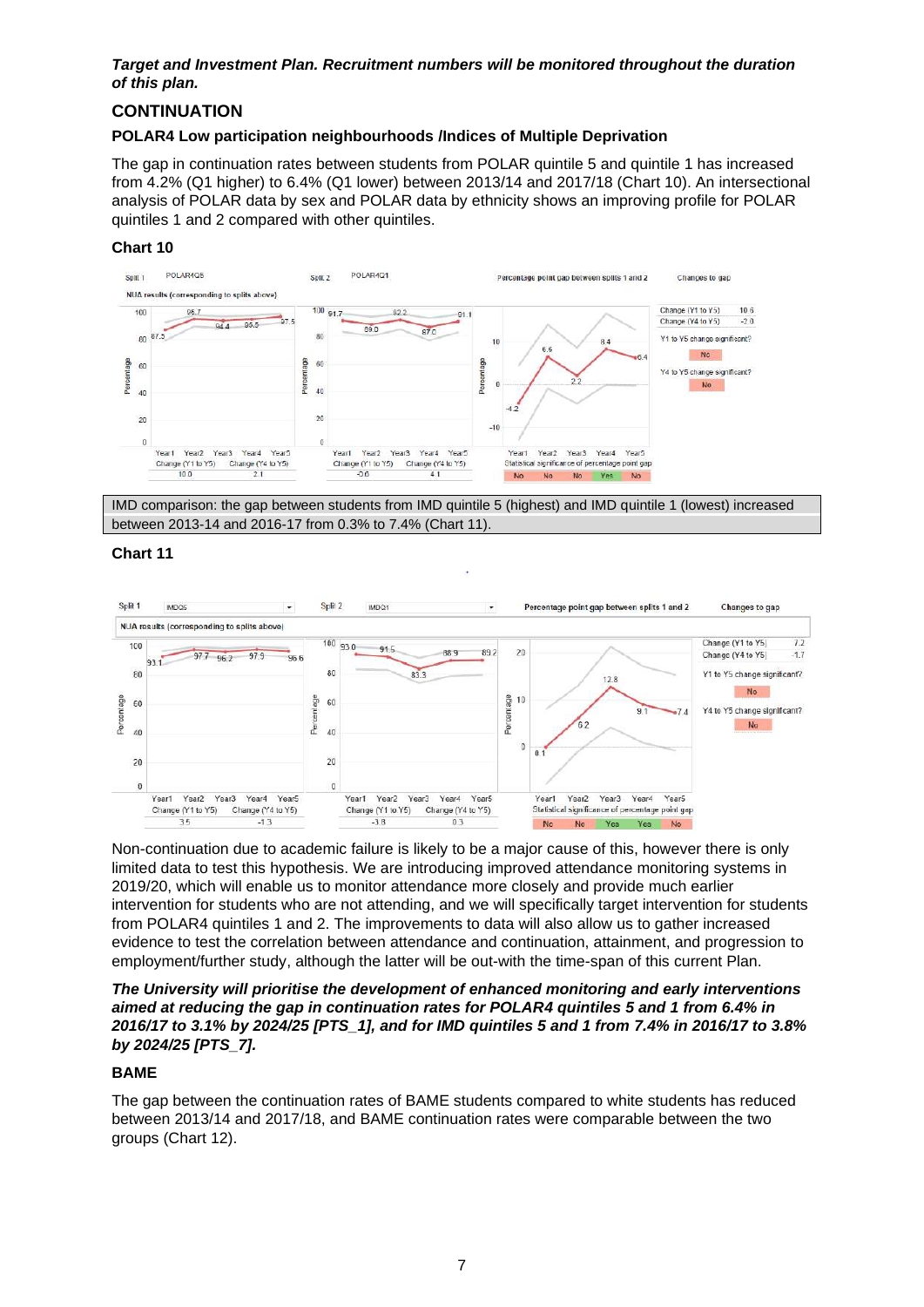

#### **Disaggregation by ethnicity**

 BAME students, but what data there is indicates that the only increasing gap is for students of Asian factors it would appear that where the gap is greatest mental health disability appears to be a mixed-race and other BAME students throughout the duration of this Plan. There is very limited data when analysing gaps in continuation between Asian, black, mixed and other ethnic origin (1.3% to 10.6%). When analysing the population of Asian students for other contributory common factor in the continuation of BAME, particularly black and Asian female students. We intend, therefore, to pay particular attention to the needs of BAME students when providing mental health interventions (see below). We will continue to monitor the continuation rates between Asian, black,

#### <span id="page-10-0"></span>**Mature**

The gap between the continuation rates of young and mature students increased from 6.7% in 2013/14 to 8.9% in 2017/18 (Chart 13). This is due to mature students being more likely to have family or other outside commitments, being more likely to commute from distance and less likely to be able to engage with extra-curricular activities and feel part of the community<sup>15</sup>.

#### **Chart 13**



 *mature and young entrants, through working with the Students' Union and mature students to The University will continue to prioritise measures to reduce the gap in continuation between enhance our understanding of the support needs of mature students at NUA. By 2024/25 we aim to reduce the gap in continuation from 8.9% to 5.0% [PTS\_2].* 

#### <span id="page-10-1"></span>**Students with one or more disabilities**

The University provides a comprehensive disability support service, which we are pleased to see reflected in the continuation rates of disabled and non-disabled students (Chart 14).

<sup>15</sup> Bennun, H, A report into mature students' experiences of support at the University of Bristol, conference paper, 2014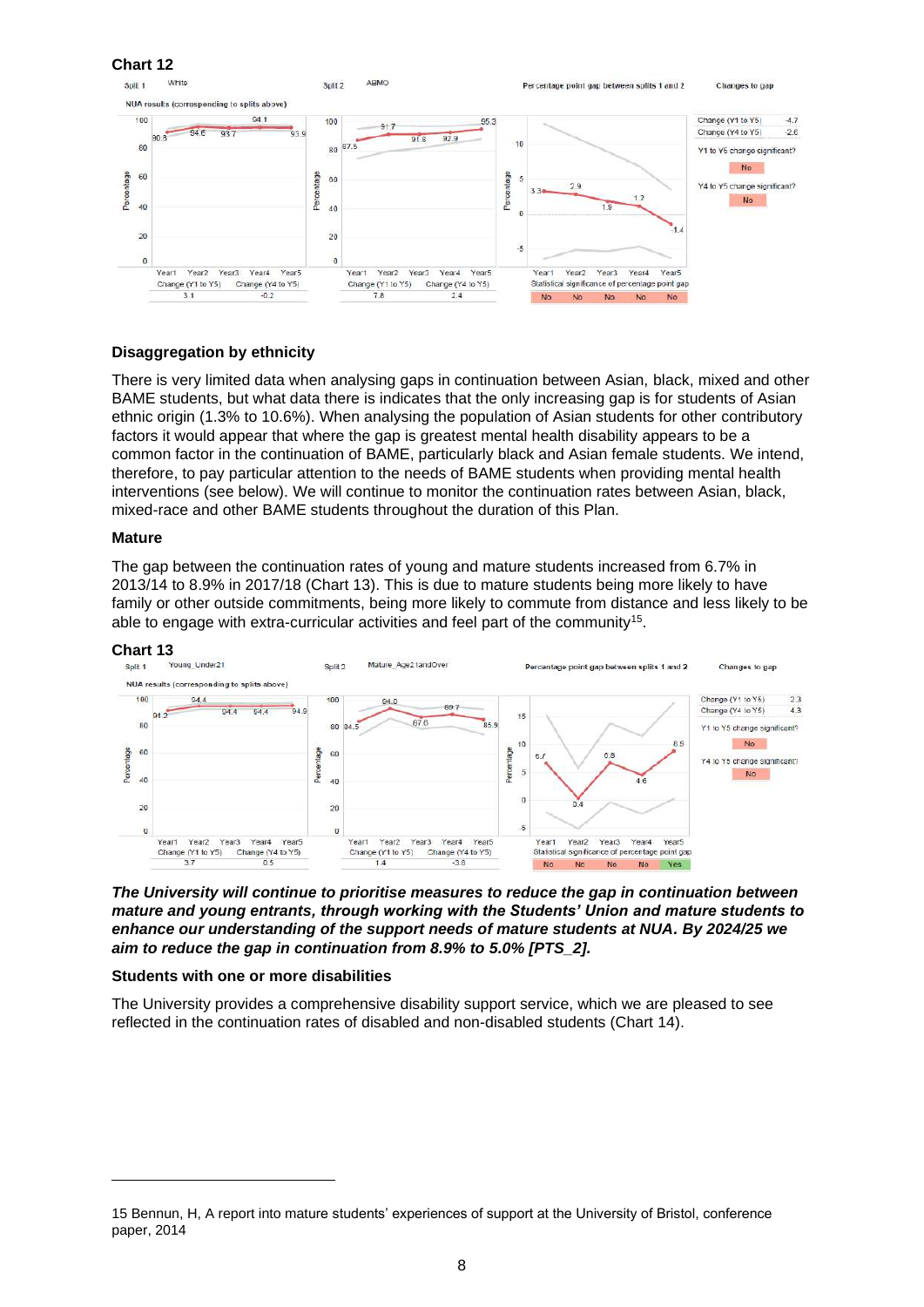

#### **Disaggregation by disability**

 gap in continuation rates is 4.2% (90% continuation for disabled students compared to 94% non-The generally positive figures mask a differential between students with mental health disabilities and students with other types of disability or none. For students declaring mental health disabilities the disabled). Like other education providers we recognise the increasing proportion of students facing mental health difficulties and have enhanced our mental health support services in order to meet the demand. Continuation rates for students with cognitive and learning disabilities, sensory and physical disabilities and students with multiple disabilities were above the rates for those with no declared disabilities. Due to small numbers of students with social and communication disabilities, there is insufficient data to provide a trend analysis in the Access and Participation dataset.

#### *The University will continue to prioritise its mental health support in order to reduce the gap in continuation between students with mental health disabilities and those with no disability from 4.2% to 2.8% by 2024/25 [PTS\_3].*

#### <span id="page-11-0"></span>**Care leavers and estranged students**

 appear to take intermission (an authorised break from study). We provide a high level of personal We have insufficient data to provide an analysis of progress to date and recognise that this is an area in which we need to improve our data and analysis. Our own records<sup>16</sup> show that at NUA, continuation rates for care leavers and other students are no different, but a higher proportion of care leavers support for care leavers and estranged students, but are not complacent, and recognise that we need to understand the challenges facing our own care-leaver/estranged student population in light of national findings that care leavers are significantly more likely to withdraw than other students<sup>17</sup>.

#### *We are committed to enhancing our data collection and evaluation methods for our careleaver/estranged student population (see Monitoring and Evaluation section).*

#### <span id="page-11-1"></span>**ATTAINMENT**

proportion of students who achieve a degree classification of 2.1 or 1<sup>st</sup> class. This measure, while For the purposes of this Access and Participation Plan, attainment is being measured as the useful in comparing attainment levels between different groups of students, should not be confused with any value judgement that views only degrees of 2.1 or above as "good". There are many students who achieve lower degree classifications who progress into successful careers.

#### <span id="page-11-2"></span>**Low participation neighbourhoods /Indices of Multiple Deprivation**

The gap in attainment between students from POLAR4 quintile 5 and quintile 1 has increased from 5.1% to 10.2% (Chart 15). Absolute numbers are small, and when averaged over 5 years the gap in attainment is 71% (quintile 5) compared to 63% (quintile 1) which is high enough to need attention.

16 NUA Student Record System

 17 Harrison, N, *Moving on up: Pathways of care leavers and care-experienced students into and through higher education,* NNECL, 2017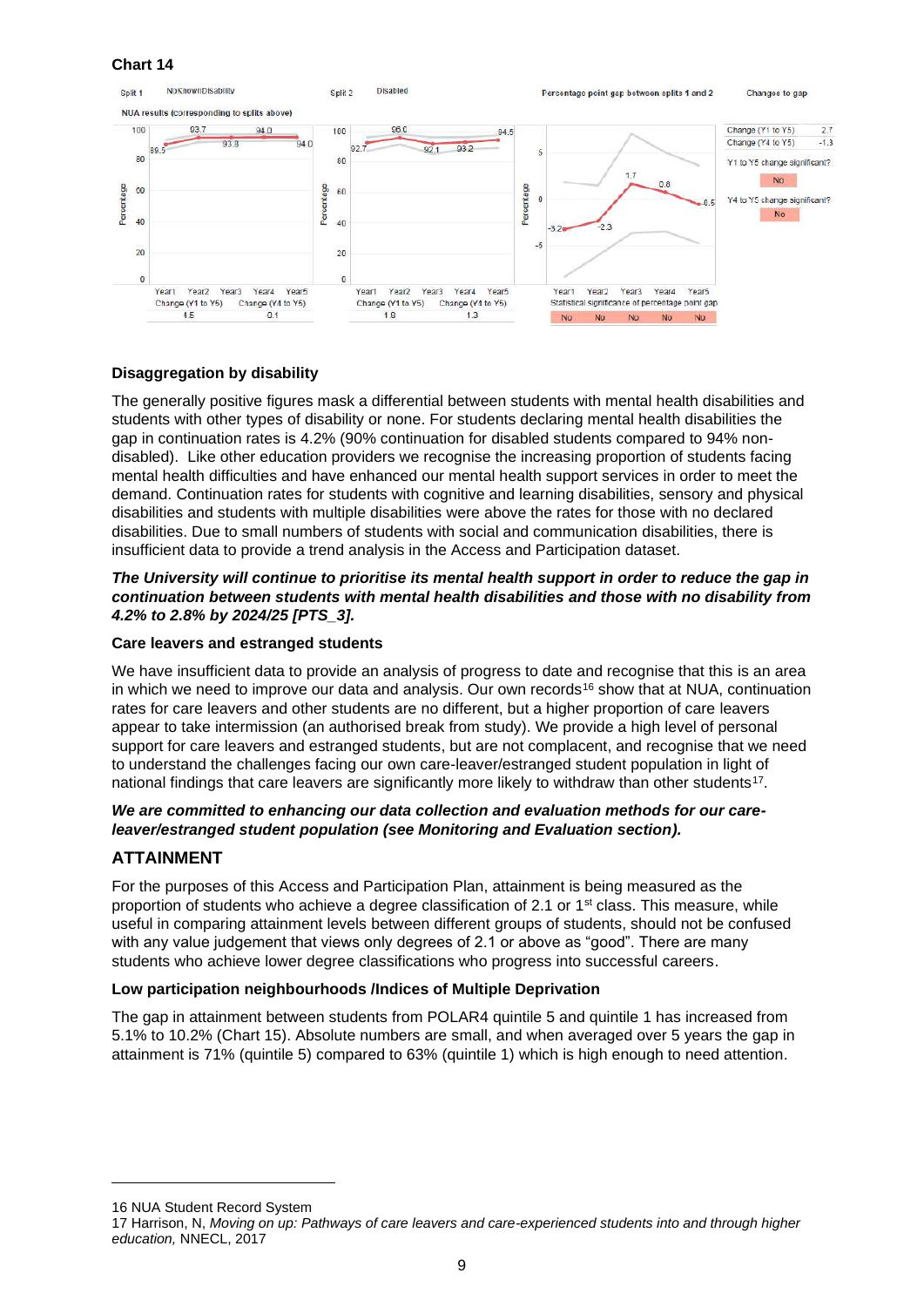

IMD comparison: the gap in attainment between IMD quintile 5 and quintile 1 showed a similar increase from 13.5% to 20.4% (chart 16).

#### **Chart 16**



#### **Intersectional analysis:**

#### POLAR – sex

 significant, however males have generally performed less well than females. The gap between females and males from POLAR quintiles 1 and 2 has reduced from 21% to 7% between 2013/14 and The gap between males from POLAR quintiles 1 and 2 compared to quintiles 3, 4 and 5 is not 2017/18 but remains higher than we would like.

 IMD comparison: the gap in attainment rates for males from IMD quintiles 1and 2 male and IMD quintiles 3, 4 and 5 male has decreased (10.8% to 6.9%). This is set against an increasing sector gap (1.9% to 11.4%).

 other quintiles, however in 2017-18 the direction of the gap reversed and the gap increased to 7.8% We have also seen an increase in the gap in attainment between females from POLAR quintiles 1 and 2, and quintiles 3, 4 and 5. In 2013/14 females from quintiles 1 and 2 outperformed females from with females from higher quintiles achieving higher results.

IMD comparison: the gap between females from IMD quintiles 1 and 2 and IMD quintiles 3, 4 and 5 increased, from 6.3% below in 2013-14 to 22% below in 2017-18.

#### POLAR-ethnicity

 achieving less well than other students. The attainment gap between white students from quintiles 1 and 2, and white students from quintiles 3, 4 and 5 has increased from 1.9% below to 5.8% below, with students from quintiles 1 and 2

IMD comparison: the gap in attainment between white males from IMD quintiles 1 and 2 and IMD quintiles 3, 4 and 5 has also increased from 10.2% to 15.3% in the same period (quintiles 1 and 2 achieving less well).

 is insufficient to identify any significant gaps between BAME students from different POLAR quintiles. The more significant gap in attainment is between BAME and white students (see below). The data for the gap between BAME students from POLAR quintiles 1 and 2 and quintiles 3, 4 and 5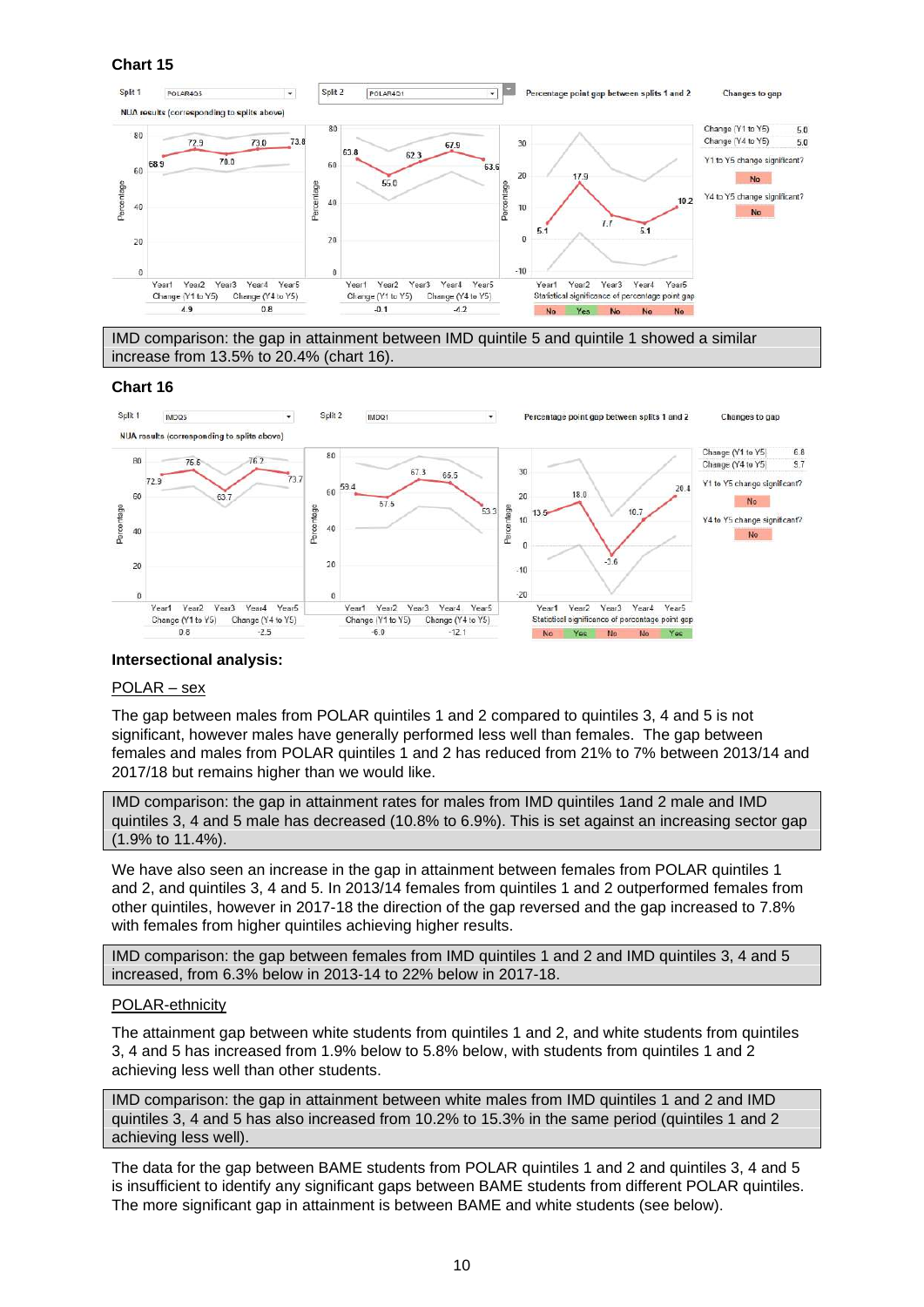*and teaching and the implementation of a new Year 3 curriculum in 2019/20. We are committed to reducing the gap in attainment between students from POLAR4 quintiles 5 and 1 from 10.2% to 5.0% by 2024/25 [PTS\_4] and students from IMD quintiles 5 and 1 from 20.4% to 10.2% by 2024/25 [PTS\_8]. We will achieve this through enhancements to our learning* 

#### <span id="page-13-0"></span>**Black, Asian and Minority Ethnic (BAME)**

 The proportion of BAME students achieving a degree classification of 2.1 or above tends to fluctuate due to the small absolute numbers involved. Generally the gap has reduced from 17.3% in 2013/14 to 9.5% in 2017/18 (Chart 17). The low numbers make it more difficult to provide any more granular analysis, but it is clear from the data that reducing the attainment gap is a clear priority for us.

### **Chart 17**



#### **Disaggregation by ethnicity**

The data for the different groups of BAME students is limited due to the low numbers of graduates below the BAME level. There are only two years of data for Asian students which indicates a reducing gap in attainment compared to white students (28% to 22% between 2016/17 and 2017/18). There is no data for students from black or 'other' ethnic origins. The gap in attainment for students from mixed ethnic origins and white students has reversed between 2014/15 and 2017/18, from 27.1% *below*  white students to 4.6% *above*.

 belonging being one of the key factors identified. This is a particular challenge for NUA with a aspirations to increase the numbers of BAME students enrolling on our courses. We will consult The recently published report<sup>18</sup> from Universities UK and NUS identified a number of contributory factors that impact on the attainment gap between BAME and white students, with identity and relatively small proportion of BAME students, and a smaller proportion of BAME staff role models. Measures to enhance inclusion of BAME students in the creative community are considered a key component of addressing the attainment gap. Encouraging BAME students to become PAL Mentors (student role models) and identifying visiting lecturers from BAME origins (industry role models) are two areas of focus. Success in this area will be linked to the successful achievement of our regularly with the Students' Union and BAME Liberation Officer, and BAME student representatives to enhance our own understanding of the specific challenges and expectations of BAME students while studying with us, and co-design interventions to support BAME students to achieve to their full potential.

#### *The University will continue to work on reducing the attainment gap between BAME and white students, through measures to support community inclusion, as well as measures to enhance resilience and mental health support. We anticipate reducing the gap from 9.5% to 5.0% by the end of 2024/25 [PTS\_5].*

#### <span id="page-13-1"></span>**Mature students**

 mature students throughout the duration of this Plan. The gap in attainment between young and mature students fluctuates year on year due to the low numbers of mature students in each graduating cohort (Chart 18). To minimize the impact of these fluctuations and present a more coherent picture we have averaged the NUA results across a 5-year period which shows that on average 71% of young students and 69% of mature students achieve a degree classification of 2.1 or 1<sup>st</sup> class. We are, therefore, pleased to note that there is no statistically significant gap in attainment. We will continue to monitor the gaps in attainment between young and

<sup>18</sup> Universities UK and NUS, *Black, Asian and Minority Ethnic Students: #REDUCETHEGAP,* UUK, London, May 2019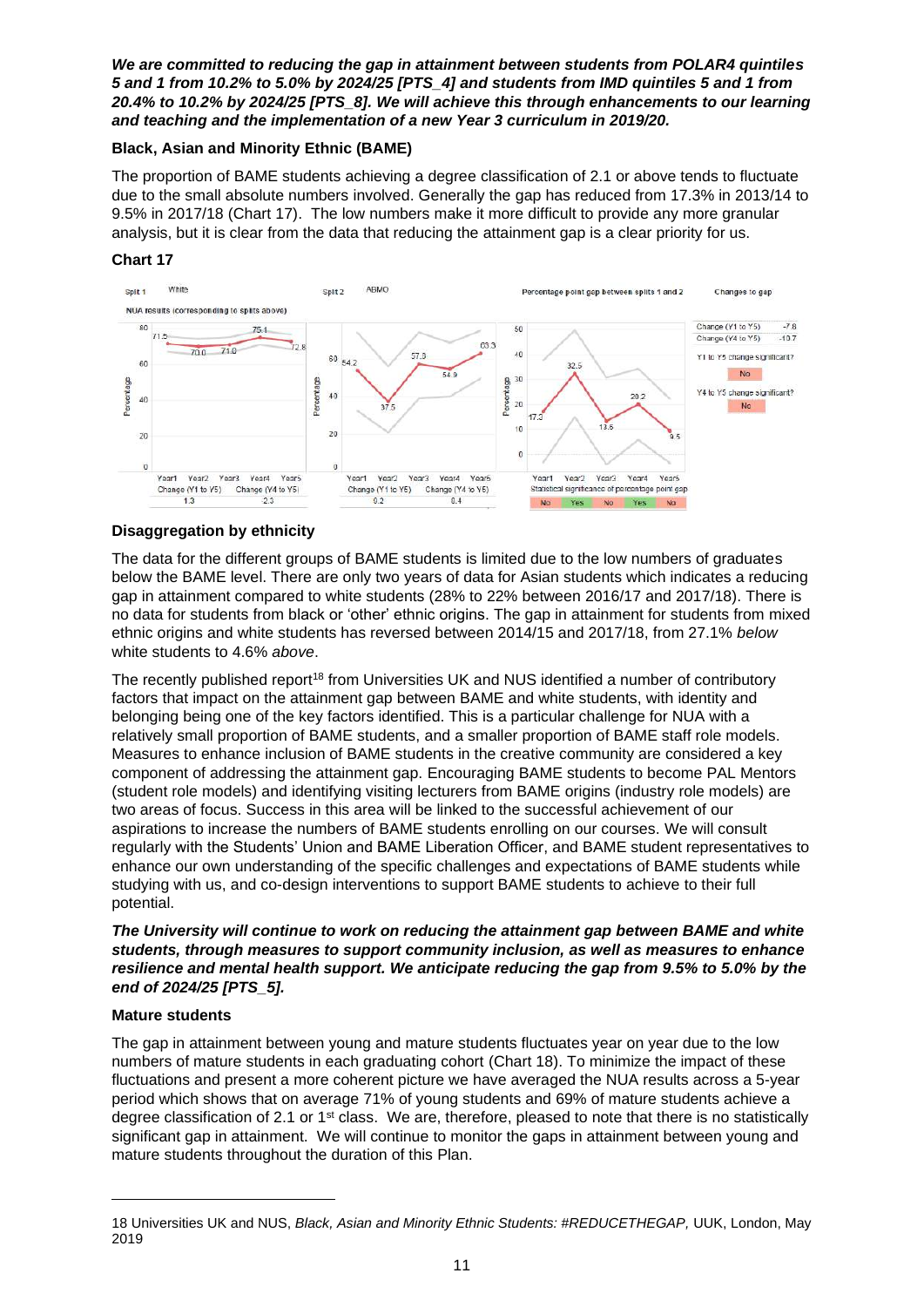

<span id="page-14-0"></span>**Students with one or more declared disabilities** 

 decreased slightly from 15% to 13%, but the data shows that in 2014/15 and 2015/16 the gap The gap in attainment between students with no disability and students with a disability has reduced significantly (Chart 19). We know from our own data that the proportion of new entrants entering HE with mental health disabilities went up between 2012-13 and 2017-18 from 5% to 9%19, and we believe that this has had an impact on the increasing gap in attainment.

#### **Chart 19**



#### **Disaggregation by disability**

Analysing disabilities by different types supports the above hypothesis.

- well-established specialist mentor team who support students with cognitive and learning disabilities, and we believe that this is reflected in the relative performance of these students. • The gap in attainment between non-disabled students and students with cognitive/learning disabilities fluctuated over the period due to relatively low absolute numbers, but has reduced from 19.5% in 2013/14 to 8.6% in 2017/18. If we average over 5 years, the attainment of nondisabled students was 73% and those with cognitive/learning disabilities 68%. We have a
- The gap in attainment between students with no disability and students with mental health disabilities was relatively stable until 2017/18 when it increased from 5.7% to 17.3%. The University had already anticipated the increase in mental health disabilities and implemented enhanced Student Support measures, with 2017/18 being the first year in which more staff were appointed to provide daytime and out of hours welfare support for students.
- The gap in attainment between students with no-disability and students declaring multiple disabilities has been relatively consistent over the 5 years.

*The University will continue with measures aimed at supporting students with mental health difficulties through measures to support community inclusion, as well as measures to enhance resilience and mental health support. We aim to reduce the gap in attainment from 17.3% to 10.0% by 2024/25 [PTS\_6].* 

<sup>19</sup> NUA Student data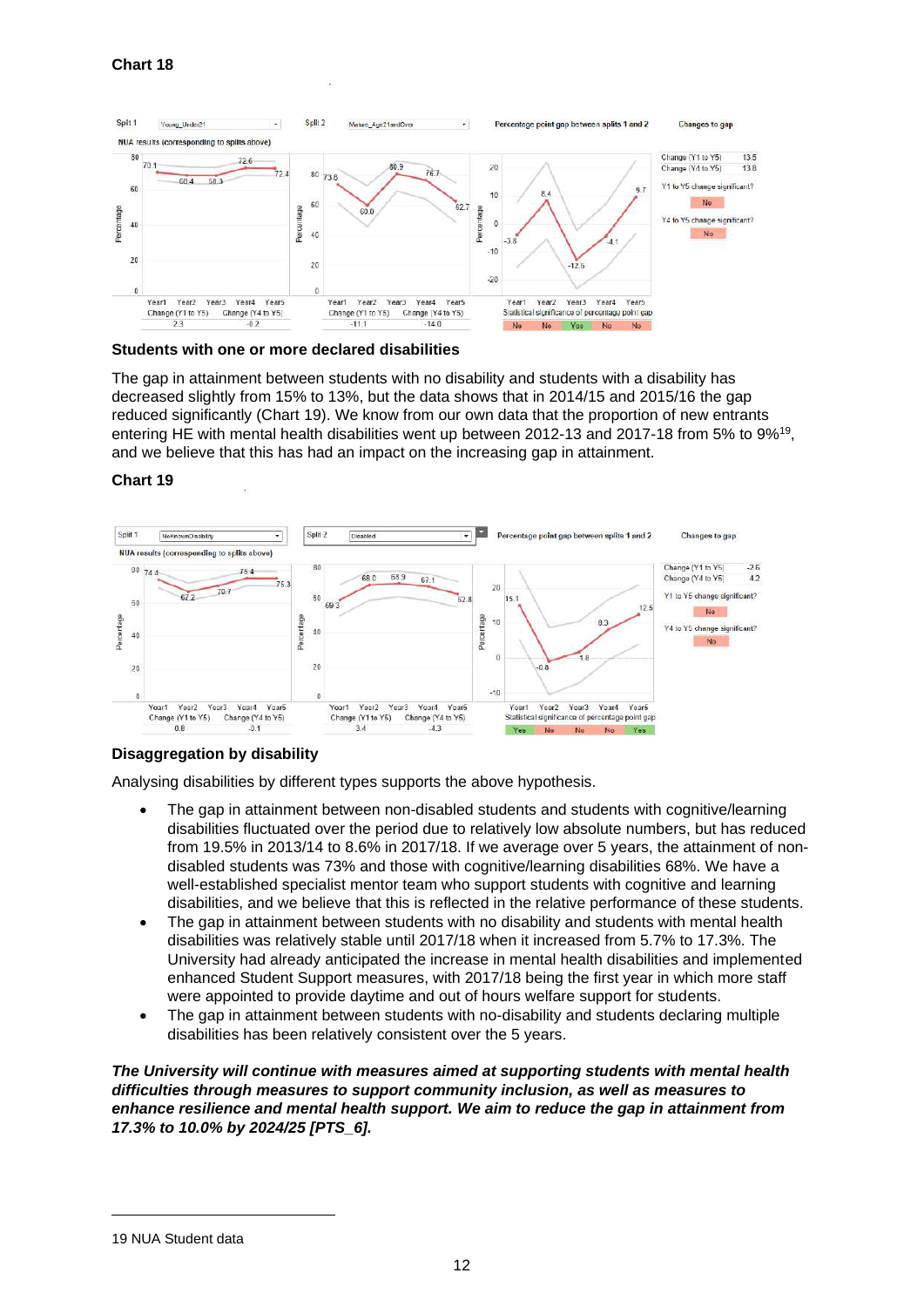#### <span id="page-15-0"></span>**Care leavers and estranged students**

We have insufficient data to provide an analysis of progress to date and recognise that this is an area that we need to improve our data and analysis. Data for graduates completing between 2015/16 and 2018/19 (11 in total) indicates that 36% attained a first class or upper second class degree classification. Due to the low number in the population we have not set specific targets for this group of students but will seek to improve our evaluation of outcomes so that future targets can be set.

# <span id="page-15-1"></span> **PROGRESSION TO EMPLOYMENT OR FURTHER STUDY**

For the purposes of this analysis we have utilised the OfS published data on Access and Participation, and the definition of progression as employment in highly skilled employment or further study.

#### <span id="page-15-2"></span>**Low participation neighbourhoods/Indices of Multiple Deprivation**

In assessing progression to employment or further study, graduates from POLAR quintile 5 are more likely to be in highly skilled employment/study than those from quintile 1 (Chart 20).

## **Chart 20**



IMD comparison: the IMD data is very limited but shows that the gap between quintile 5 and quintile 1 reduced from 17.3% in 2012-13 to 2.2% in 2016-17.

#### **Intersectional analysis**

#### POLAR4 / sex:

- The gap between males from quintiles 1 and 2, and males from quintiles 3, 4 and 5, has fluctuated due to low absolute numbers, but is around 6.6% (latter group performing better).
- The gap between males and females from quintiles 1 and 2 has reduced over the past 5 years but remains relatively significant (20.6% down to 14.8%). Males appear to be more successful in the employment market than females despite females showing stronger attainment than males.
- The gap between females from quintiles 1 and 2 and females from quintiles 3, 4 and 5 has increased from 3.6% in 2013-14 to 9.8% in 2017-18 (latter group performing better).

IMD comparison: the data for males shows a similar result to the POLAR4 data while data for females shows the opposite. The progression gap between males from IMD quintiles 1and 2 and males from quintiles 3, 4 and 5 has reduced from 7% to 5%. The gap between females from the two groups actually reversed during the period from 17% higher for quintiles 3, 4, and 5, to 5% higher for quintiles 1 and 2 in 2016-17.

#### POLAR-ethnicity

- The gap between white graduates from POLAR quintiles 1 and 2 and quintiles 3, 4 and 5 has increased from 2% to 11%, with graduates from quintiles 1 and 2 performing less well.
- There is insufficient data available to provide an analysis of POLAR and BAME and data for BAME graduates compared to white graduates does not show a significant gap (see below).

 IMD comparison: there is limited data available, but the data that is available shows a decreasing gap and 2, and quintiles 3, 4, and 5, but the numbers are much smaller in absolute terms. between white graduates from quintiles 1 and 2, and quintiles 3, 4 and 5 (5% to 1%) (quintiles 3, 4 and 5 performing better). The data for BAME also indicates a decrease in the gap between quintiles 1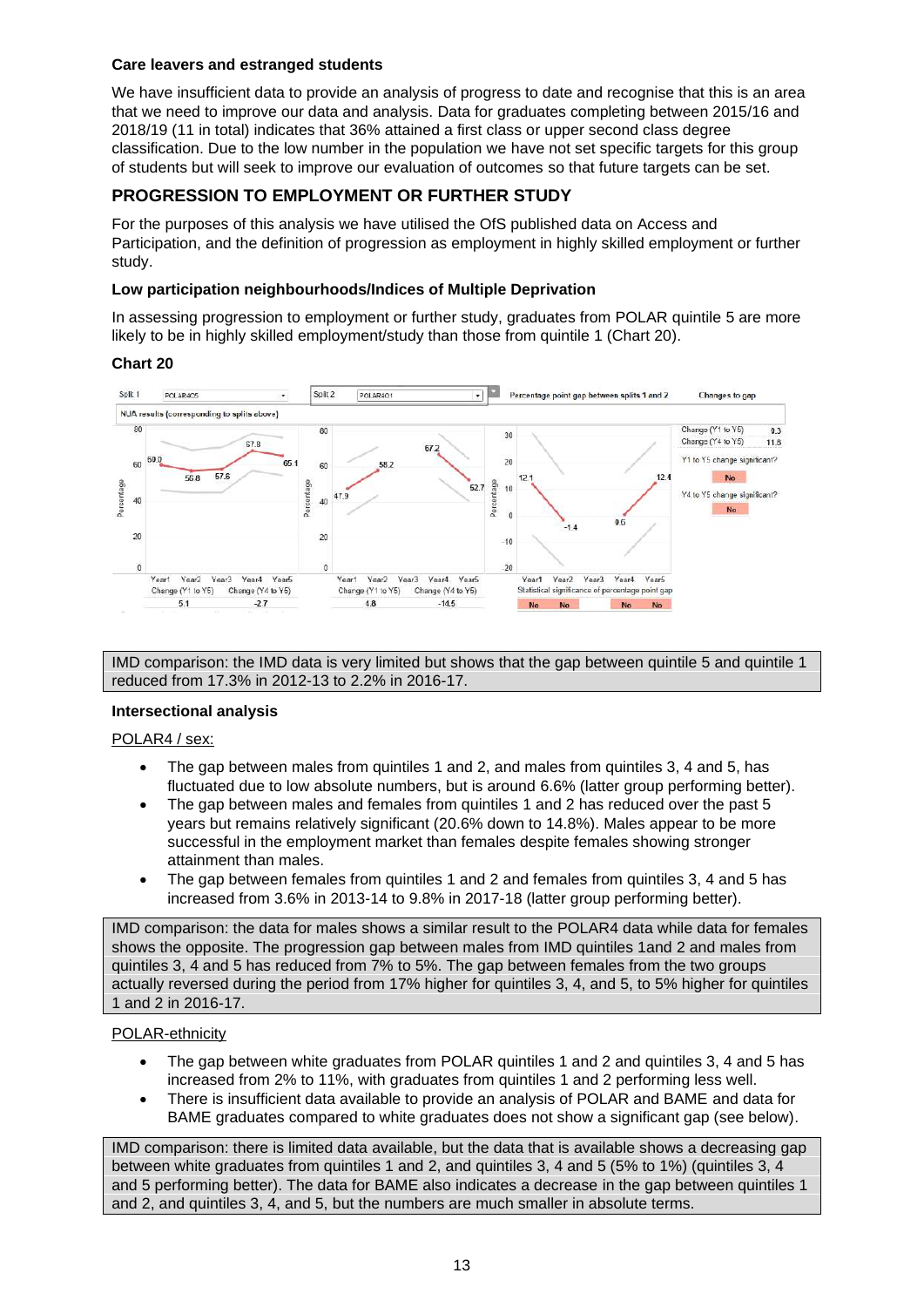This is an area where we will need to improve the data we capture and information that we hold in order to fully understand the reasons for the gaps in progression that are shown by the data. A recent HEPI report highlighted the importance of "social capital" in creating and shaping graduates' opportunities and life chances<sup>20</sup>. Equipping graduates not just with the skills and abilities to perform a role, but equipping them to understand the "rules" of the employment market to enable them to fully exploit the opportunities that they find, is equally as important. We have been implementing a university-wide initiative, PROFILE and PLATFORM<sup>21</sup> around employability to enhance our students understanding of employment and transferable skills. We know that attendance and engagement has been an issue for us over the past two years and we are already taking action to improve engagement through timetabling, attendance monitoring and the introduction of a redesigned Year 3 curriculum (co-designed with our students).

## <span id="page-16-0"></span>**Black, Asian and Minority Ethnic (BAME) students**

 The data for BAME graduates is very limited but the data indicates that generally BAME graduates are doing as well, if not better, than white students in gaining employment or further study.

#### Chart 21



#### **Disaggregation by ethnicity**

 limitations of the data gathered through graduate surveys does not mask a differential. If our The data for any further analysis of different groups within the BAME population is limited therefore we will continue to monitor graduate destinations for BAME students carefully to ensure that the monitoring indicates any significant change within the 5-year duration of this plan, we will seek permission from the Office for Students to amend the plan accordingly.

#### <span id="page-16-1"></span>**Mature students**

 Mature graduates do much better than those who were categorised as young entrants when considering rates of progression into employment or further study. This is likely to be partially attributable to pre-existing experience and/or confidence. We need more data and analysis in this area, but we are already enhancing employability measures through the curriculum and hope to see both sets of graduates progressing equally.

#### <span id="page-16-2"></span>**Students with one or more declared disabilities**

 There is no gap in the progression rates for disabled students overall when compared to non-disabled students, however, when looking at categories of disability there is a gap between students with mental health disabilities. Over 5 years, this gap has reduced from 6.2% in 2013/14 to 4.2% in 2017- 18 largely due to the interventions that have already been put in place. We continue to improve the mental health support across the University and will continue to aim at reducing this gap still further.

#### **Disaggregation by disability**

Gaps for other disability types do not show the same level of disparity. Students with multiple impairments do better than their non-disabled peers (average over 5 years 95% compared to 93%). Students with cognitive and learning disabilities also have more positive progression rates than nondisabled students, again due to the comprehensive support packages and inclusive learning strategy that the University has in place. As confirmed above, the largest gap is for students with mental health disabilities.

 20 Clarke, P, "*New Insights on WP: The importance of Social Capital"* in *Where next for widening participation and fair access?,* Higher Education Policy Institute & Brightside, London, 2017 21 For information on Profile and Platform visit https://www.nua.ac.uk/after-university/your-career/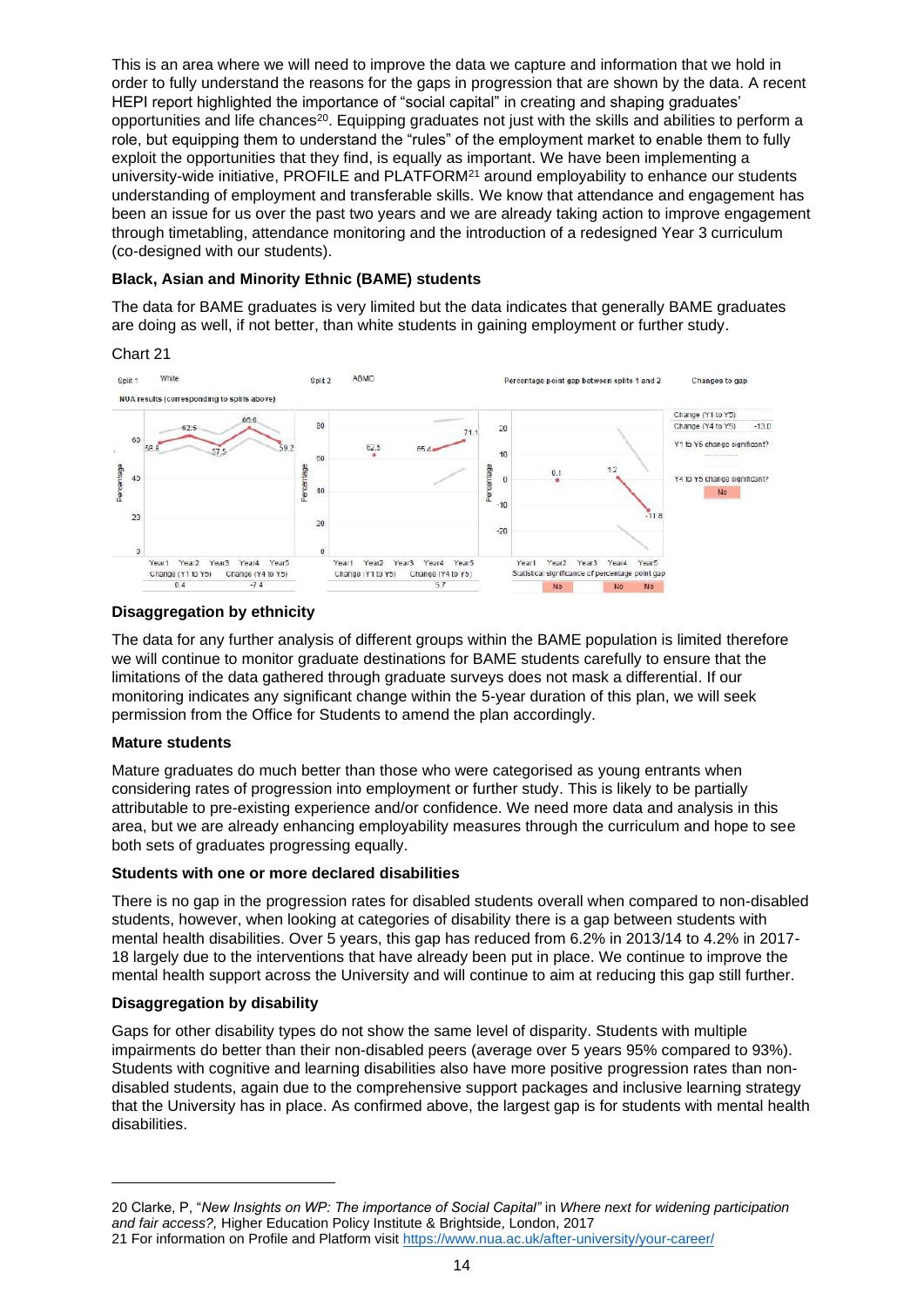*This is an area that will remain a focus for the University both in terms of enhancing our intelligence on how our graduates interact with employment after they leave us, and in terms of targeting students from different WP backgrounds in order to ensure that they fully engage with the employability programme at NUA. We will focus on reducing the gap in progression between students from POLAR4 quintiles 5 and 1, from 12.4% to 8.0% by 2024/25 {PTP\_1]. We anticipate that actions taken to address this differential will impact positively on gaps in progression between graduates from IMD quintiles 1 and 2, and other IMD quintiles.* 

### <span id="page-17-0"></span>**Care leavers and estranged students**

 greater level of understanding of our care leavers' and estranged students' employment trajectories, We have very limited data on which to base an analysis of progression of care leavers or estranged students into employment or further study. Between 2015/16 and 2016/17, 10 Care leavers graduated, and 7 responded to the DLHE22 survey. Of these, 6 were in full-time employment 6 months after graduation, and 5 were in professional/managerial occupations. Based on limited data our care leavers appear to be progressing well into employment, however, we recognise that drawing conclusions from such small numbers is unreliable and have identified this as an area that we need to improve our data and analysis. We have, therefore, not set specific targets for this group of students but will seek to improve our evaluation of outcomes over the next two years in order to provide a with a view to setting targets in the future.

# <span id="page-17-1"></span>**STRATEGIC AIMS**

# <span id="page-17-2"></span> **Context, ambition and credibility**

 As a small and specialist arts university in the East of England, Norwich University of the Arts faces a enhance access and participation in higher education. These challenges generally fall into the includes areas of urban, coastal and rural deprivation and uneven distributions of social and ethnic our applicant groups and resulting student body due to the times involved in travelling to Norwich from using public and private transport to access the East of England<sup>23</sup>. number of challenges particular to our subject, location and scale that focus our drive to continuously following areas: demographic, social and geographic. In terms of ethno-geography, our region diversity. Logistical challenges to access and participation include the County's transport infrastructure relative to regional and national population centres and major cities in the UK. Whilst this challenge may appear negotiable, transport infrastructure impacts profoundly on the diversity of many parts of the country. This is magnified by perceptions of 'remoteness' given the challenge of

Social and ethnic challenges to access and participation in our subjects is part of a national rather than local picture, but nonetheless, these challenges have been accentuated by the curriculum emphasis in schools on STEM - with STEAM as very much an afterthought $^{24}$ . In relation to BAME entrants to our subjects, there are particular cultural factors which make our subjects less likely to attract applicants from BAME backgrounds<sup>25</sup>. For our subjects, only 6% of the applications nationally are made by BAME students<sup>26</sup>. As part of developing our theory of change, we have identified our long-term aims alongside the conditions (outcomes) which, on the basis of past evidence, we anticipate will need to be in place.

 we feel that the Plan as outlined is ambitious in its targets, robust in its evidence measures and As a mature institution with a strong record of proactive engagement with underrepresented groups, credible in its attempt to reduce the gaps identified in our evaluation of progress to date. Below we have identified a number of key points that have helped us develop an ambitious and credible set of aims, objectives and targets to maximise equality of opportunity for all across the student lifecycle.

 potential impacts on underrepresented groups may be mitigated through policy or practice. 1/ NUA's specific context and how risks related to widening participation, including progression or

<sup>22</sup> Destination of Leavers from Higher Education Survey - for more se[e https://www.hesa.ac.uk/data-and](https://www.hesa.ac.uk/data-and-analysis/publications/destinations-2016-17/introduction)[analysis/publications/destinations-2016-17/introduction](https://www.hesa.ac.uk/data-and-analysis/publications/destinations-2016-17/introduction) 

<sup>23</sup> *East Integrated Transport Strategy: Development of Long-term economic scenarios*, *Final Report*, New Anglia Local Enterprise Partnership, 2018

 24 Last, Prof J, *A crisis in the creative arts in the UK?,* HEPI Policy Note 2, 7 September 2017, <https://www.hepi.ac.uk/2017/09/07/crisis-creative-arts-uk/>

 26 UCAS Undergraduate Data National Level table set – DR3-022 – Subject group by ethnic group, December 25 Alberts, Dr N & Atherton, Dr G, *The more colours you add, the nicer the picture*, AccessHE, London, 2016 2018, [https://www.ucas.com/data-and-analysis/ucas-undergraduate-releases/ucas-undergraduate-end-cycle](https://www.ucas.com/data-and-analysis/ucas-undergraduate-releases/ucas-undergraduate-end-cycle-data-resources)[data-resources](https://www.ucas.com/data-and-analysis/ucas-undergraduate-releases/ucas-undergraduate-end-cycle-data-resources)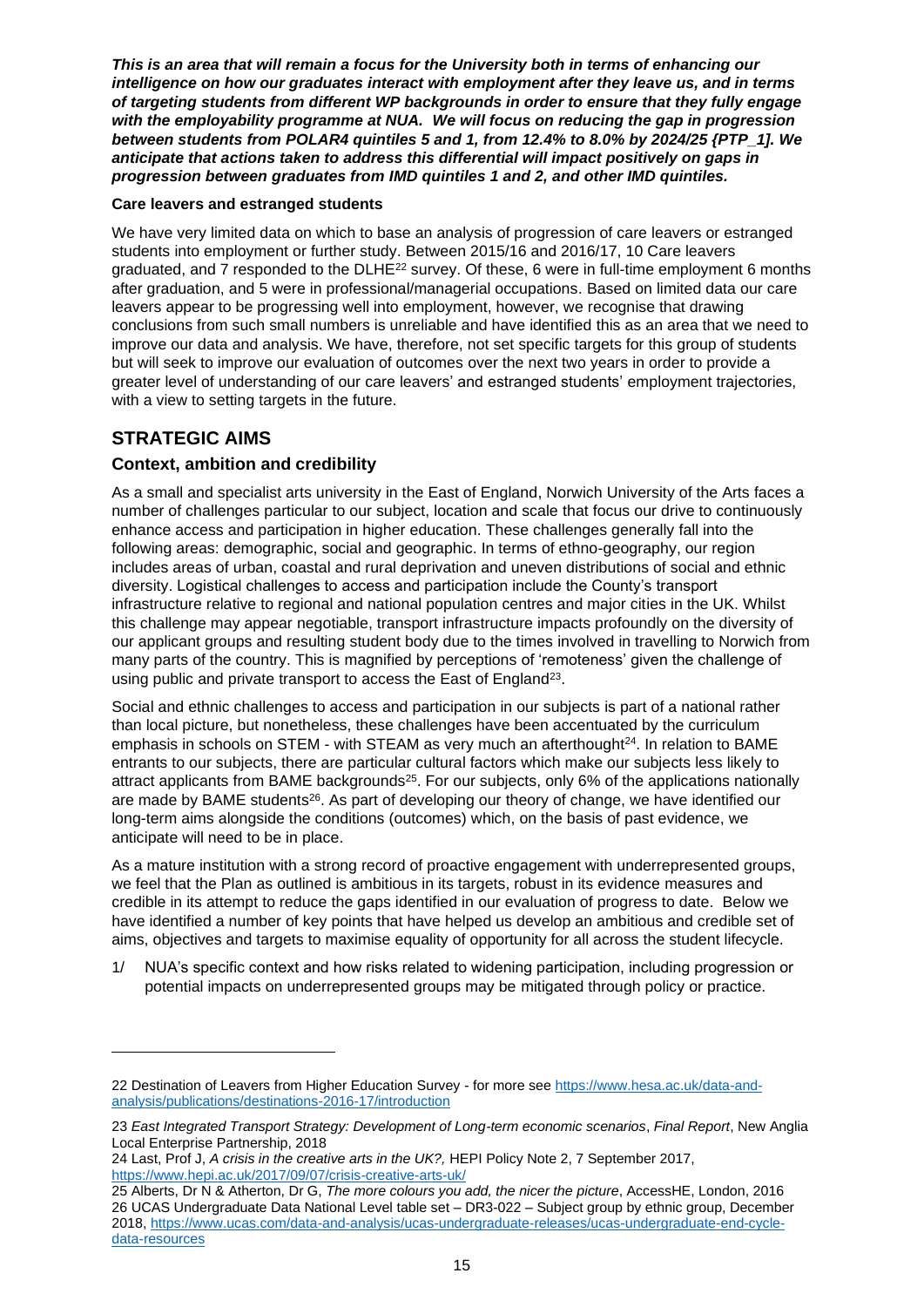- 2/ Looking at our longer terms aims and trying to set stretching but credible targets for the five year period covered by this Plan taking on board inputs and outcomes.
- 3/ Undertaking work on the University's academic infrastructure based on key assessment metrics to ensure that attainment gaps in underrepresented groups are identified and addressed effectively and systematically through transparent and inclusive measures.
- 4/ Identifying and addressing a range of factors that may be seen as contributing to gaps in performance and identifying strengths and weaknesses to inform targets.
- 5/ Using our geographical context to inform strategic planning and make informed interventions to address gaps where these occur.

#### <span id="page-18-0"></span> **Target groups, aims and objectives**

 Mindful of the evidence base, the University has set the following strategic aims and objectives to address the participation gaps for students with identified characteristics.

The Strategy aims to address gaps for the following key areas, reflecting OfS key performance measures where appropriate, with differentiated emphasis in the groups targeted:

- Access
- Continuation
- Attainment
- Progression

The Aims of the Strategy focus resources on target groups to close the measurable gaps for the following **t**arget groups:

- POLAR4 Low participation neighbourhoods / Indices of Multiple Deprivation
- Black, Asian and Minority Ethnic (BAME) new entrants and students
- Mature entrants and students
- Students with one or more declared disabilities
- Care leavers and students estranged from their families
- Areas where the characteristics of disadvantage intersect and/or overlap

The aims of the Strategy focus on the two key areas **of** Access and Success (continuation, attainment and progression) where we believe that targeted investment will result in the greatest impact and drive change. Our investment plan balances the need to address specific and identifiable applicant characteristics against a wider perspective on the total student lifecycle:

 **Aim 1:** To reduce the gaps in **access** to higher education for the groups identified in this plan through targeted outreach activity and focused recruitment and admissions activities aimed at increasing participation in NUA undergraduate courses. We will contribute to national targets for increasing participation for POLAR4, BAME and mature entrants through these measures. [Targets  $1 - 3$ ]

 **Aim 2:** To reduce the gaps in **continuation** and **attainment** for the groups identified in this plan between the most and least represented groups, and the gap in degree outcomes between white through innovation and enhancement to curriculum design and inclusive teaching, learning and assessment practices that will promote equality of opportunity and enable students to achieve to their full potential. We will contribute to national targets eliminating the gap in non-continuation and BAME students, and disabled and non-disabled students through these measures. [Targets 4  $-11$ ]

 **Aim 3:** To reduce the gaps in **progression** to employment or further study for the groups identified in this plan through enhanced employability engagement within the curriculum, providing more opportunities for all students to understand their employment/further study options and to prepare for progression to their chosen career path as part of their course so that they are graduate. [Target 12]

**Aim 4:** To improve the data and analysis of access, continuation, attainment and progression of students who are **care leavers** or those who are **estranged** from their families, to improve our knowledge and understanding of the challenges that impact on this group of students which will enable us to design effective interventions to support these students. [See Monitoring and Evaluation section]

**Aim 5:** To improve our monitoring and evaluation capabilities to ensure that we can effectively assess our performance against the objectives and targets set out in this Plan, and identify any new gaps that may emerge in the future. This will ensure that resources are directed towards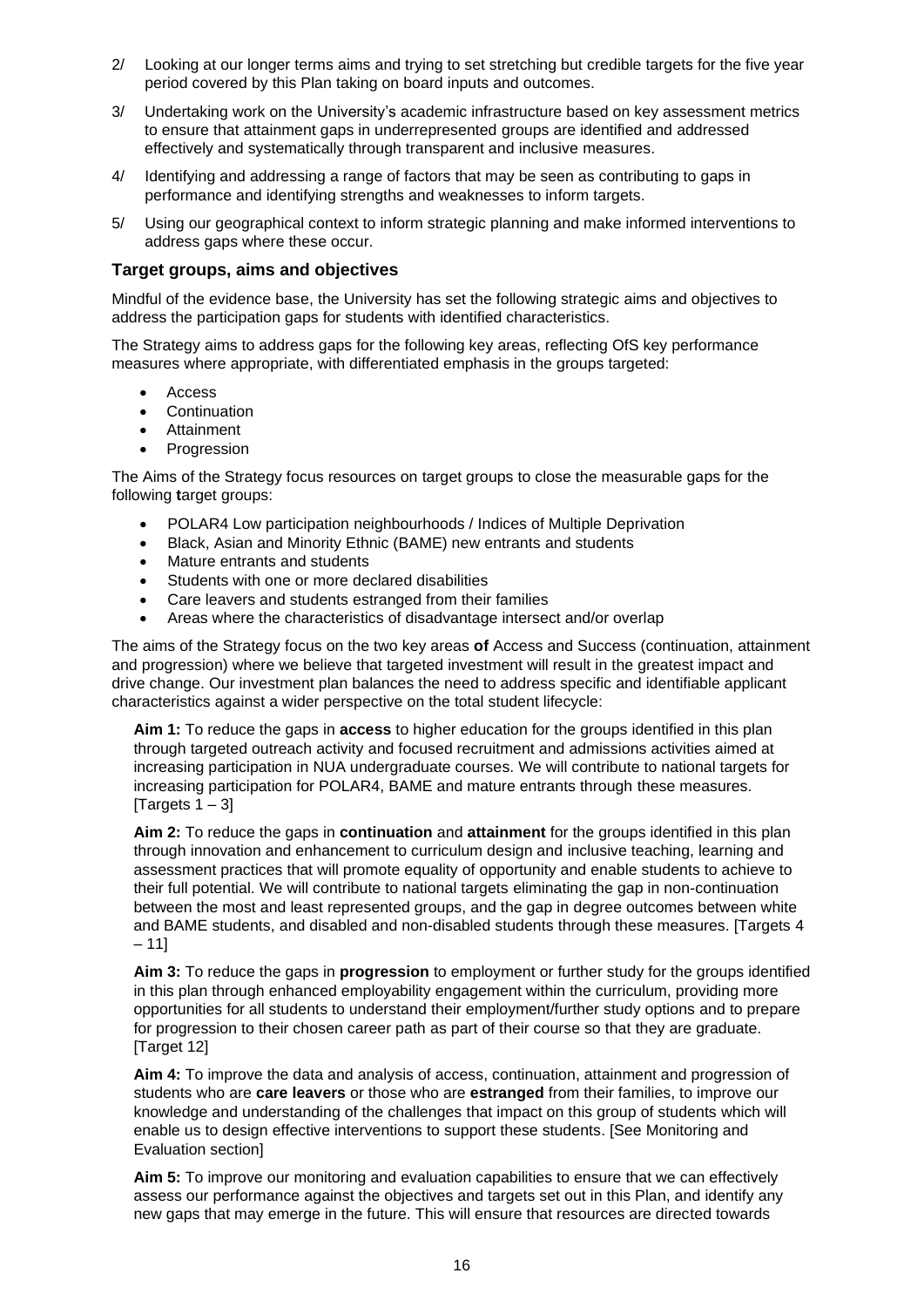groups of students where gaps exist, and that the interventions that we implement have been demonstrated to work. [See Monitoring and Evaluation section]

 the student lifecycle. Specifically we are committed to allocating resources to enable us to meet the aims and objectives over the 5-year duration of the Plan. Realistically, we also expect these The target groups specified above are the focus for our investment plan and increased support across objectives to evolve to meet the changing needs of students over the period, as well as being increasingly informed by enhanced information capture and a greater longitudinal evidence base.

In order that we do not restrict our activities to the target groups already identified, we are committed to improving our data collection and understanding of:

- students whose studies have been interrupted prior to, or during their HE experience in order to develop a strengthened support package
- families in order to develop a strengthened support package • HE entrants who are care leavers or estranged students and those from Armed Services
- HE entrants who have experienced parental or familial estrangement in order to develop a strengthened support package
- students with care responsibilities in order to develop a strengthened support package;
- prospective entrants and students who originate from refugees communities in order to develop a strengthened support package
- prospective entrants and students who originate from Travellers, gypsy and Roma communities in order to develop a bespoke support package

In relation to strategic aims and objectives, the University has refocussed its spending in relation to measuring effectiveness of investment in narrowing the measurable gaps in key areas between institutional aspiration and evidence of achievement. These are defined in the Targets and Investment Plan.

 institutionally, regionally and nationally, and we are seeking to effect progress towards targets on a These **aims** and the **objectives** and **targets** outlined in the next section build on existing work, clear trajectory, based on investment and best practice. Our targets are stretching and outcome based, using the most consistent measures available to us institutionally, using sector and regional data where available.

#### <span id="page-19-0"></span>**Our whole provider approach**

NUA is wholly committed to facilitating seamless access and inclusive participation across the student journey. Whilst our institutional approach is to promote academic excellence for all students, the University has invested increasingly in support infrastructure to enhance attainment, engagement, social and personal development for the wellbeing of the targeted applicants and students.

 maintaining an inclusive and supportive learning and working environment based on mutual respect elimination of unlawful discrimination, and actively promotes inclusivity across the University. The University acknowledges the duty of higher education in promoting equality of opportunity and its role The Access and Participation Plan is an important dimension of the University's commitment to and trust. NUA's Equality, Diversity and Inclusion Policy promotes equality of opportunity and the in furthering social inclusion. NUA's commitment to equality and diversity is made explicit throughout our Strategic Plan and Strategy for Learning and is integrated into all aspects of university culture. We have taken equality issues into account in designing this plan and have paid due regard to the requirements of the Equality Act 2010.

 measures have been implemented at curriculum level in the shape of NUA's 'Curriculum for aligned with the commitments of the Access and Participation Plan and fair access in terms of taking specific action aimed at narrowing gaps in attainment. NUA does not maintain a discrete Employability Strategy as this is a central component of our curriculum. We have conducted significant work over the past two years in ensuring that additional Employability'. The resulting revision of course content and delivery is entirely and consciously

 University has funded the development of simulated job interview experiences for students using The University's academic infrastructure (Award and Credit Scheme) has been revised in terms of the sequencing and scale of units and unit content to ensure that all students benefit from integrated employability sessions and work-related learning activities throughout their undergraduate course of study. These timetabled sessions cover key skills areas for employment such as CV writing, completing job applications and live competition entry. For final year undergraduate students, the immersive virtual reality in realistic interview scenarios. The early indicators are that this VR employability toolkit is proving extremely beneficial in confidence building - especially for those groups of students associated with having low esteem or a deficit in social or cultural capital.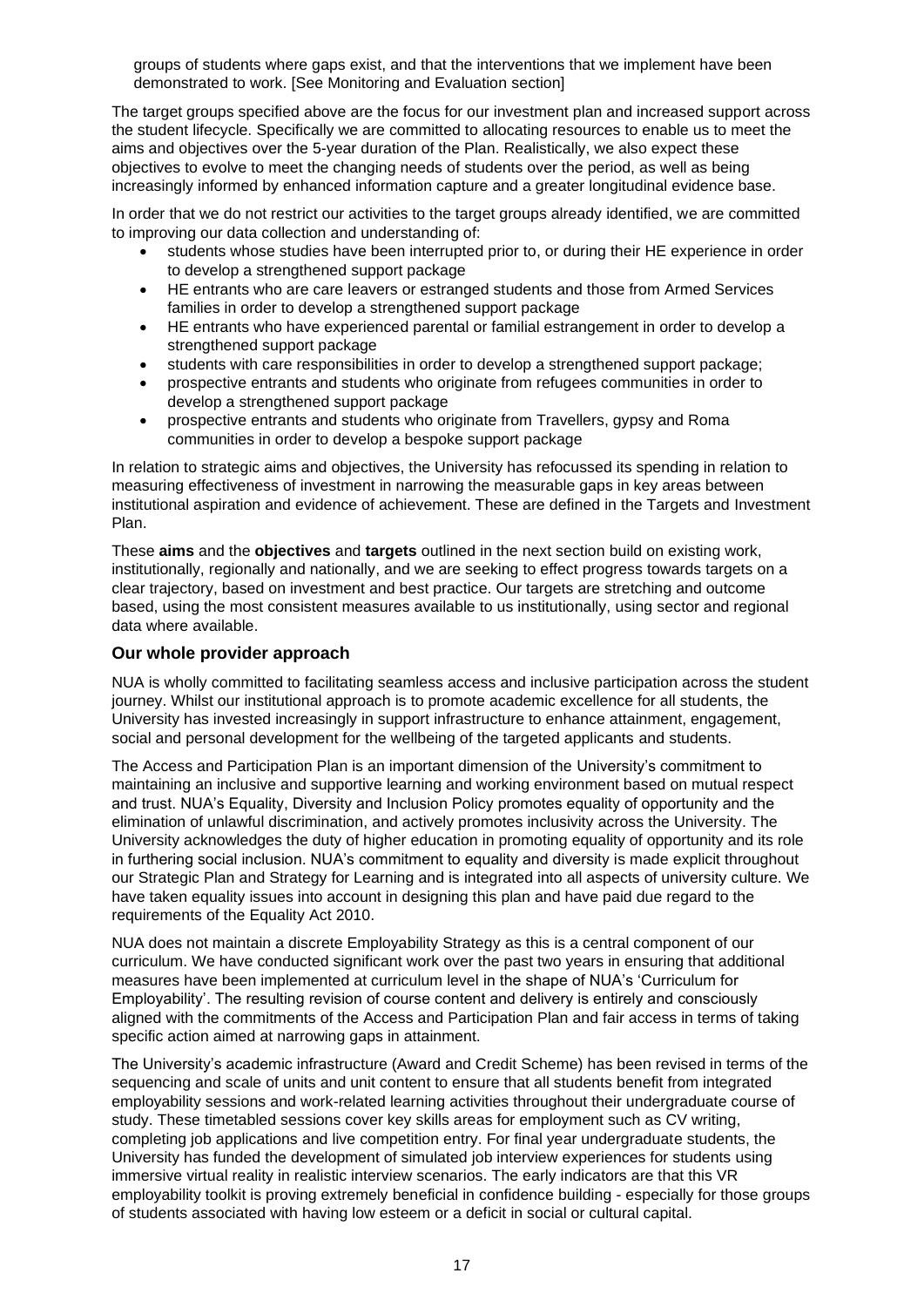In April 2019 NUA won the Guardian Employability and Entrepreneurship Award<sup>27</sup> for its work on 'Profile', which embodies an inclusive approach to engaging students from all backgrounds in employability education.

Our increased vigilance around access and participation over the preceding 5 years has shaped our Continuing Professional Development for professional services and academic staff. CPD sessions geared at supporting Care Leavers, Estranged students, mental health and disengagement have been aimed at supporting a wide range of underrepresented groups in HE.

 of a whole provider approach, the University has put in place funding and/or timetable alleviation for NUA Teaching Excellence Fund. Further engagement with the UKPSF and Advance HE also plays a Our University Development Days (UDDs) are held 3 times a year and enable the entire NUA staffing body to come together and raise awareness around a whole range of issues, with access and participation and equality and diversity a standing agenda item for the university community. In terms its fractional and hourly-paid lecturing staff to attend these UDDs and any essential CPD that may result from them. This enables all academic staff and student-facing professional services staff to engage with access and participation measures and ensures that they are supported to engage with learning, teaching, assessment, graduate employability and the targeted support of students. The University also supports targeted interventions with underrepresented student groups through the role in the related professional development of staff.

 engagement with the University in all aspects of its operation. Training for students who are recruited as Peer-assisted Learning Mentors (PAL-Mentors) includes equality and diversity training in the context of access and participation, as PAL-Mentors start to engage with new entrants prior to their enrolment at University, as well as supporting them once they are studying. Student Reps also receive a comprehensive training package delivered through the Students' Union to ensure that they understand their roles, their responsibilities and avenues for

 within the specified timeframe. We have indicated links to associated NUA strategies and policies Norwich University of the Arts strategic approach is founded upon a series of overarching commitments that underpin our theory of change; that is, how and why we expect change to happen where applicable in parenthesis below:

- Targeted action based on gap data and evidence of need
- Recognition that bespoke support packages may be required to address access and success lifecycle gaps (Disability Support, Strategy for Learning)
- • An institutional commitment to diversity and opportunity for all (Equality, Diversity and Inclusion Policy, APEL, Admissions Policy and Procedures, Student Regulations and Procedures)
- A commitment to inclusive learning, teaching and assessment based on equality of opportunity (Strategic Plan, Strategy for Learning)
- A focus on the whole student lifecycle but recognizing the need to disaggregate intersecting needs (Disability Support, Coordinated Support Group).
- A commitment to achieving a better understanding of the relevant contextual factors influencing HE choices (Admissions)

Measures to support access, success and progression are outlined in the "Access, Student Success and Progression Objectives and Targets" section.

# <span id="page-20-0"></span>**Strategic Measures**

#### **Inclusive practice in Learning Teaching and Assessment**

 Based on evidence of admissions, access, attainment, continuation and the student voice, the University will commence a major revision of the structure of its curricula at undergraduate levels 4, 5 and 6 to take on board best practice in the sector.

 This work extends to the implementation of a re-worked employability offer, elements of which seek to In particular, teaching delivery, assessment requirements and Learning Outcomes will be substantially revised during 2020-21 to better facilitate the learning characteristics of under-represented groups. address the deficits in social and cultural capital typical of POLAR4 quintile 1 entrants.

We believe that this work will enhance and clarify our offer for all applicants and the wider student body. The work also requires a root and branch review of teaching delivery and CPD for staff to successfully deliver this major project. Students from under-represented groups have already played a significant role in identifying the need for this measure, which we believe will substantially enhance

<sup>27</sup><https://www.theguardian.com/education/2019/apr/10/employability-and-entrepreneurship-award-winner-and-runners-up>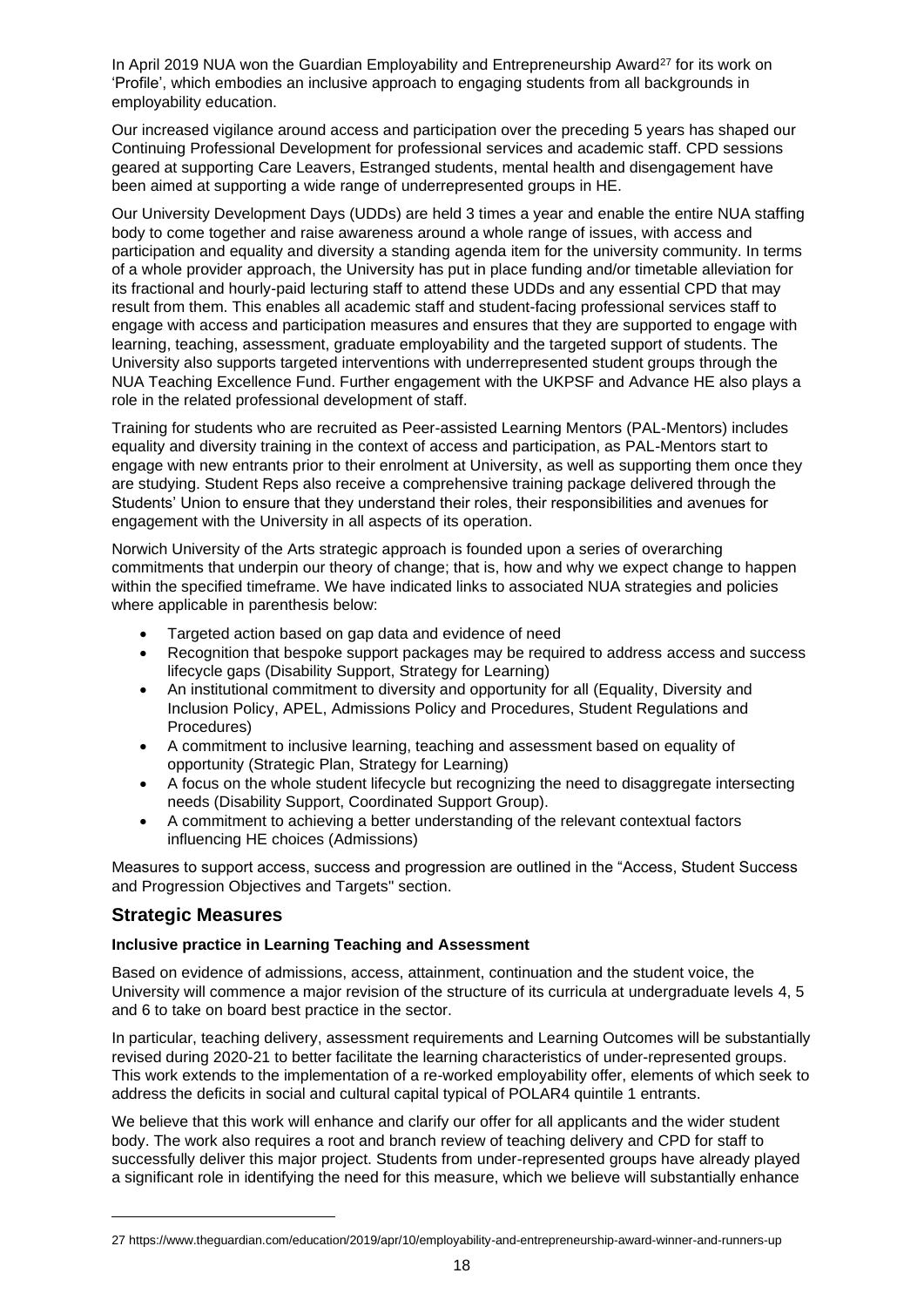the opportunities for participation and success for black, Asian and minority ethnic (BAME) students, mature students, and for students with one or more declared disabilities.

 Assessment workloads and assessment requirements are being looked at in the light of the increasing incidence of mental health and wellbeing concerns, in order to alleviate unnecessary stress and anxiety for students identified as vulnerable.

# <span id="page-21-0"></span>**The national context**

 health disability (37% of students declared a disability in 2017/18 with 10% declaring a mental health consider that we can contribute to the **OfS KPM1** in these areas, and the actions identified in this APP In terms of access, the University recruits well above its benchmark for students from Low Participation Neighbourhoods (17.2% in 2017/18 compared to benchmark of 12.3%<sup>28</sup>) and is in the upper quartile of providers for the proportion of students recruited from this group. We also recruit a higher than average proportion of students with disabilities and in particular students with a mental disability29) being in the top percentile for the proportion of students with disabilities. We therefore will enable us to further contribute towards reducing the overall gap in participation between the most and least represented groups.

 In terms of student success, the proportion of students who are no longer in HE is also well below non-disabled and disabled students is also below the gap for the sector. Through our evaluation we have identified gaps in attainment that are equivalent to, or below, sector level and through this APP we will work to reduce these. Through the actions identified in this APP we will contribute to **OfS KPM4**, and **KPM5** in respect of degree attainment for BAME and disabled students. sector benchmark (5.7% in 2017/18 compared to a benchmark of  $7.6\%^{30}$ ) – demonstrating above sector performance. We have reduced the gap in non-continuation between white and BAME students, and are well below the sector gap in continuation. Our gap in non-continuation between **KPM3**, to reduce the gap in non-continuation between the most and least represented groups and

# <span id="page-21-1"></span>**ACCESS, STUDENT SUCCESS AND PROGRESSION OBJECTIVES AND TARGETS**

 targets are included in the Targets and Investment Plan tables that accompany this Plan. This section outlines the objectives and targets of the Plan. Specific measures associated with the

# <span id="page-21-2"></span>**ACCESS**

*Theory of change* 



We will continue with targeted recruitment activity, alongside our outreach, in areas with high concentrations of **POLAR 1 and 2**, and **BAME** school and college students. Our admissions data indicates that we have increased the proportion of applicants and new entrants from the East Midlands and London areas over the past two years, with both areas having higher levels of underrepresented students than Norfolk. We will need to build relationships with more schools/colleges and intend to start activities in the North London area during 2019/20, 2020/21 and 2021/22 with colleges that we already have existing relationships with, and move into other areas within the East Midlands region from 2022/23 once we have established, through evaluation, that this approach has been effective.

The following table summarises the aims, targets and milestones that we have identified to measure our progress in addressing the gaps identified. The targets have been set by considering our starting point and sector average performance and are ambitious and stretching given our geographical location and subject mix, as outlined in our **Evaluation** section. Our subject is particularly challenging

 28 HESA Performance Indicator Table T1a, 2017/18 [\(https://www.hesa.ac.uk/news/07-02-2019/widening-participation-tables\)](https://www.hesa.ac.uk/news/07-02-2019/widening-participation-tables) 29 HEIDI, 2019

<sup>30</sup> HESA Performance Indicator Table T3 2017/18 (<https://www.hesa.ac.uk/news/07-03-2019/non-continuation>tables#)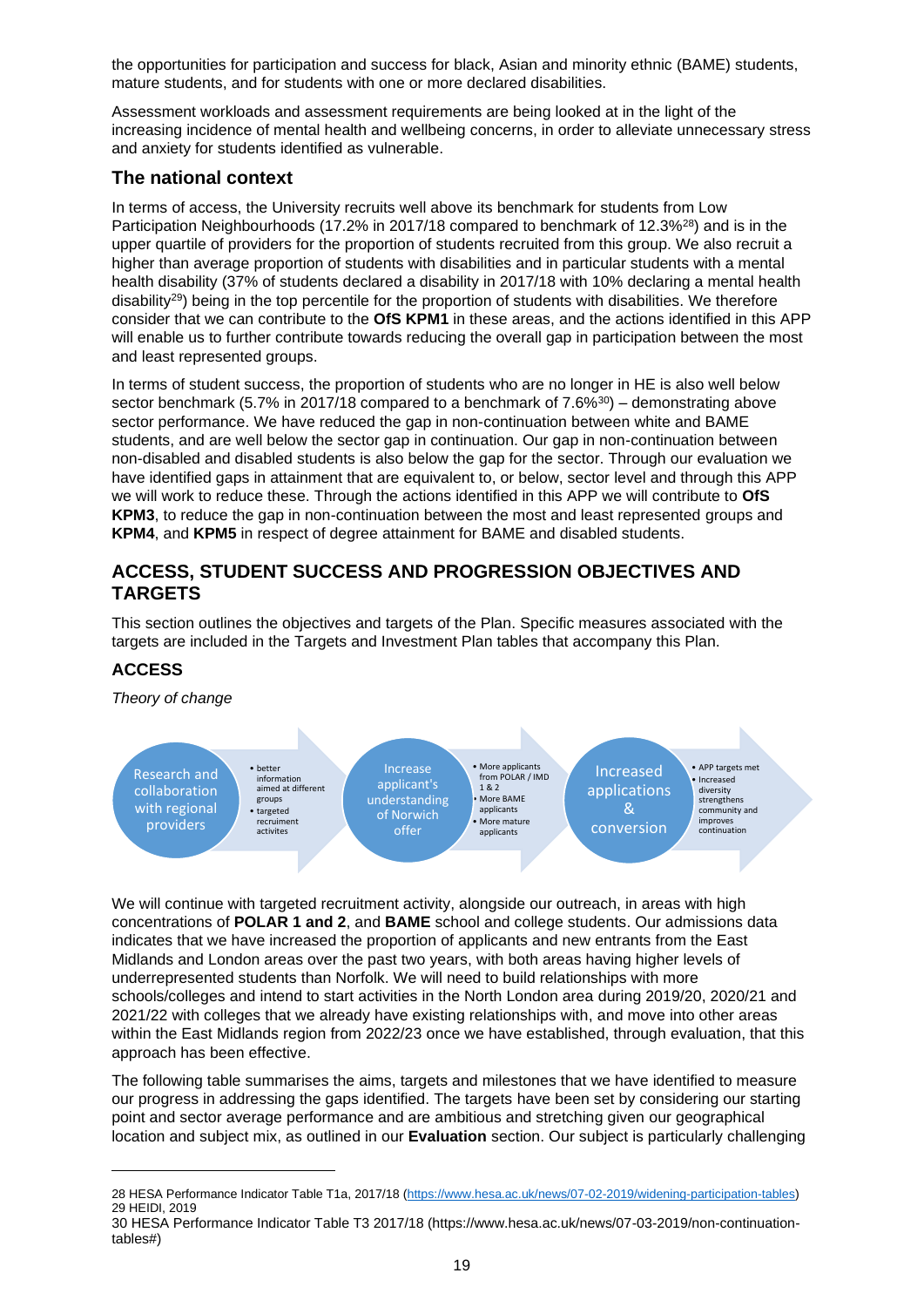**Evaluation** section also provided evidence from UCAS to show that numbers of BAME and mature progress will be susceptible to external impacts of economic and political changes particularly in the in different ways to each of the target areas below. Target 1 is affected by the change to the school curriculum, as schools located in low participation neighbourhoods and areas of lower IMD are less likely to retain costly art and design subjects on the curriculum. For BAME and mature students our entrants to art and design subjects (Targets 2 and 3) have been static or in decline over the past 5 years. We have therefore set stretching targets that we believe are achievable with effort, but area of school education policy.

| <b>Aim and Target</b>                                                                                                                                                                                           | <b>Baseline</b> | <b>Baseline</b> | <b>Yearly milestones</b> |         |            |         |         |  |  |  |
|-----------------------------------------------------------------------------------------------------------------------------------------------------------------------------------------------------------------|-----------------|-----------------|--------------------------|---------|------------|---------|---------|--|--|--|
|                                                                                                                                                                                                                 | data<br>year    |                 | 2020-21                  | 2021-22 | 2022-23    | 2023-24 | 2024-25 |  |  |  |
| Target 1: To reduce the<br>gap in participation in HE<br>for students from IMD<br>quintiles 1 and 5 to 4.6%<br>by 2024/25 [PTA_1]                                                                               | 2017-18         | 9.1%            | 8.4%                     | 7.6%    | 6.7%       | 5.7%    | 4.6%    |  |  |  |
| Target 2: To reduce the<br>gap in participation in HE<br>for students from BAME<br>origin by 5% by 2024/25<br>and increase the<br>proportion of BAME<br>students to 16%. [PTA_2]                                | 2017-18         | 79.0%           | 78%<br>78.5%             |         | <b>77%</b> | 76%     | 74%     |  |  |  |
| Target 3: To reduce the<br>gap in the ratio of offers<br>made to mature and<br>young applicants so that<br>the proportion of young<br>and mature applicants<br>receiving offers is equal<br>by 2024/25. [PTA 3] | 2017-18         | 7%              | 6.5%                     | 6.0%    | 5.0%       | 3.0%    | 0%      |  |  |  |

 We have introduced an enhanced bursary package to support **care leavers** in 2019-20 and intend to extend this to **students who are estranged** from their family. We believe that a university education will benefit care leavers/estranged students in improving their opportunities after graduating, but also know that this group of students face very particular challenges in accessing and remaining in higher education<sup>31</sup>. Over the next five years we will achieve this through:

- Collaboration in regional events to deliver sessions targeted at care leavers
- Advertise bursary and support available for care leavers/estranged students
- Write and distribute material about NUA support for care leavers to Norfolk & Suffolk Social **Services**

<span id="page-22-0"></span>We have not set specific targets for care levers and estranged students but will monitor the number of students from this priority group throughout the duration of the plan.

 31 Harrison, N, *Moving on up: Pathways of care leavers and care-experienced students into and through higher education,*  NNECL, 2017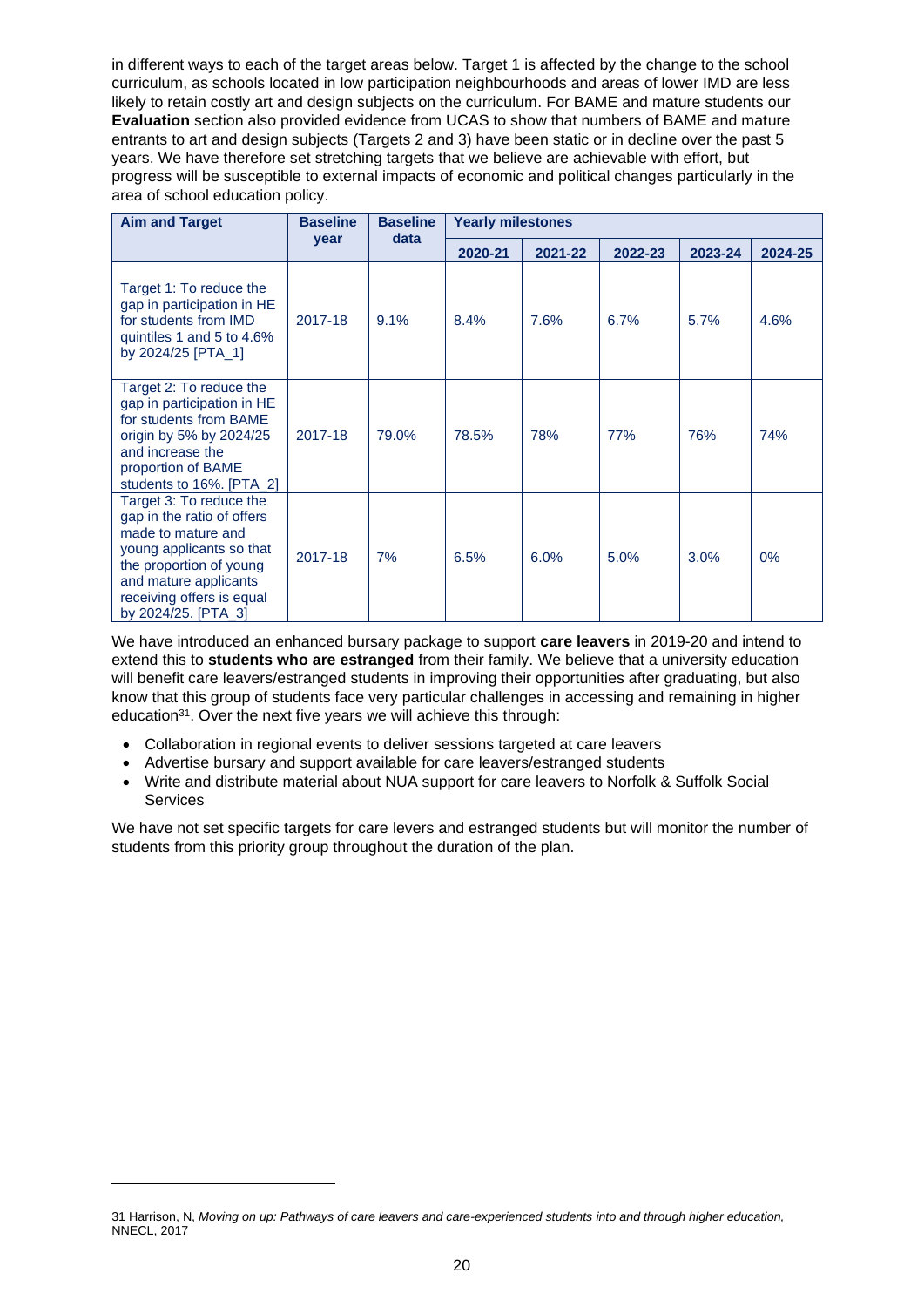# **CONTINUATION**

*Theory of change* 



 We will continue to deliver a range of support through our inclusive learning environment, paying particular attention to the following groups of students where we have identified the largest gap in attainment:

- Students from POLAR4 Low participation neighbourhoods or areas of disadvantage as indicated through the Indices of Multiple Deprivation (IMD);
- Mature students
- Students with one or more disabilities and particularly students with mental health support
- Care leavers/estranged students

By increasing our understanding of the common and specific contributing factors that affect each different group, we will develop interventions that will specifically benefit one or more of the target groups of students. We will do this through:

- Implementing a revised curriculum for final year (Year 3) students in 2019/20, which will remove some of the stress that students have told us they experience and enable students to manage their workload more effectively. This will benefit all students but will have a particularly positive impact on students with mental health disabilities;
- • A review of the curricula for years 0, 1 and 2 using the same principles employed for the This review will take place during 2019/20 for implementation in 2020/21 and will be review of Year 3 and in collaboration with the Students' Union and Student Representatives. monitored throughout the duration of this Plan to establish impact on the target groups;
- 2019/20 and we intend to make this a regular feature of our continuing monitoring of the Plan • Collaborating with the Students' Union and student representatives from mature and BAME student populations to explore issues that are creating barriers to continuing study in order to find innovative interventions to improve continuation rates. This activity will start during as it progresses through the five year period;
- Enhancing the 'creative community' to ensure an inclusive and welcoming environment for students from underrepresented groups, paying particular attention to the needs of mature and BAME students throughout the duration of the Plan;
- • Improve the digital literacy of students which will particularly benefit students from mature and non-traditional backgrounds throughout the duration of the Plan;
- • Continuing our development of support for students with mental health disabilities by (i) introducing a well-being and mental health strategy in line with the Mental Health Charter (to be developed during 2019/20) (ii) improving resilience and coping strategies and (iii) the development of more self-help materials to supplement face-to-face support. The latter two objectives will be started in 2019/20 with the introduction of a series of welfare initiatives delivered in collaboration with the Students' Union, which will be developed through the period of this Plan;

 particularly stretching for us (Targets 6 and 9), given the relatively high proportion of students with more than one disability who may have declared a mental health condition alongside another disability. Achieving a gap in continuation rates of less than 3% by 2024/25 will be particularly The following table summarises the aims, targets and milestones that we have identified to measure our progress in addressing the gaps in continuation identified. We have set our 2024/25 targets in the context of sector performance and our baseline position. The targets around mental health will be mental health conditions that study at NUA. In 2017/18 10% of students had declared a mental health disability which was the second highest proportion in the sector<sup>32</sup>. This does not include students with challenging in this context.

32 HEIDI, 2019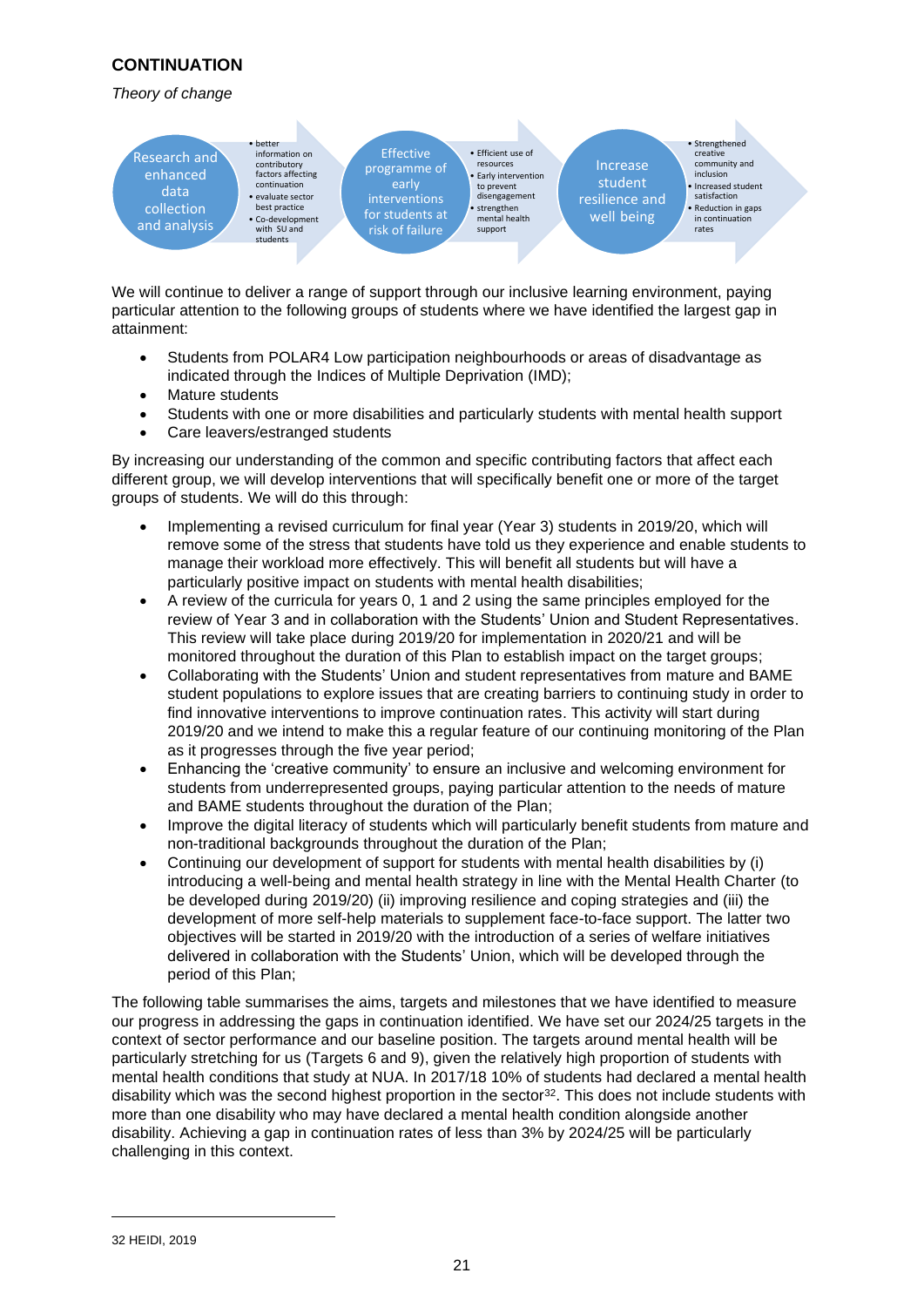| <b>Aim and Target</b>                                                                                                                                                               | <b>Baseline</b>         | <b>Baseline</b><br>data | <b>Yearly milestones</b> |         |         |         |         |  |  |  |
|-------------------------------------------------------------------------------------------------------------------------------------------------------------------------------------|-------------------------|-------------------------|--------------------------|---------|---------|---------|---------|--|--|--|
|                                                                                                                                                                                     | year                    |                         | 2020-21                  | 2021-22 | 2022-23 | 2023-24 | 2024-25 |  |  |  |
| Target 4: To reduce the gap<br>in continuation rates between<br>students from POLAR4<br>quintiles 5 and 1 to 3.1% by<br>2024/25 [PTS_1].                                            | 2016-17                 | 6.4%                    | 6.0%                     | 5.5%    | 4.9%    | 4.0%    | 3.1%    |  |  |  |
| Target 5: To reduce the gap<br>in continuation rates between<br>young and mature students<br>to 5.0% by 2024/25 [PTS 2]                                                             | 2016-17<br>8.9%<br>8.5% |                         | 7.8%                     | 7.0%    | 6.0%    | 5.0%    |         |  |  |  |
| Target 6: To reduce the gap<br>in continuation rates between<br>students with mental health<br>disability and students with<br>no declared disability to 2.8%<br>by 2024/25 [PTS_3] | 2016-17                 | 4.2%                    | 4.0%                     | 3.8%    | 3.5%    | 3.0%    | 2.8%    |  |  |  |
| Target 7: To reduce the gap<br>in continuation rates between<br>students from IMD quintiles 5<br>and 1 to 3.8% by 2024/25<br>$[PTS_7]$                                              | 2016-17                 | 7.4%                    | 6.9%                     | 6.3%    | 5.6%    | 4.8%    | 3.8%    |  |  |  |

 have identified a need to significantly improve the data that we collect in order to provide better We have not yet set specific targets for care leavers and estranged students as this is an area that we analysis and evidence of performance over time.

# <span id="page-24-0"></span>**ATTAINMENT**

*Theory of change:* 



We will continue to deliver a range of interventions through our inclusive learning environment, paying particular attention to the following groups of students where we have identified the largest gap in attainment:

- Students from POLAR4 Low participation neighbourhoods or areas of disadvantage as indicated through the Indices of Multiple Deprivation, and particularly white males from IMD quintiles 1 and 2;
- Mature students
- Students with one or more disabilities and particularly students with mental health support

During 2019/20 enhancements to learning, teaching and assessment will be piloted to align with the revised Year 3 curriculum. Successful initiatives will be cascaded to all years of study during 2020/21. Ongoing monitoring and evaluation will be undertaken throughout the duration of the Plan to establish the impact of these enhancements on the target groups. By 2025 we hope to see a measurable improvement in attainment between target and non-target groups.

 our progress in addressing the gaps in attainment identified. As with targets in the previous section, around attainment, particularly for students with mental health disabilities will be particularly stretching The following table summarises the aims, targets and milestones that we have identified to measure we have set these in the context of our own starting point (baseline) and sector averages. The targets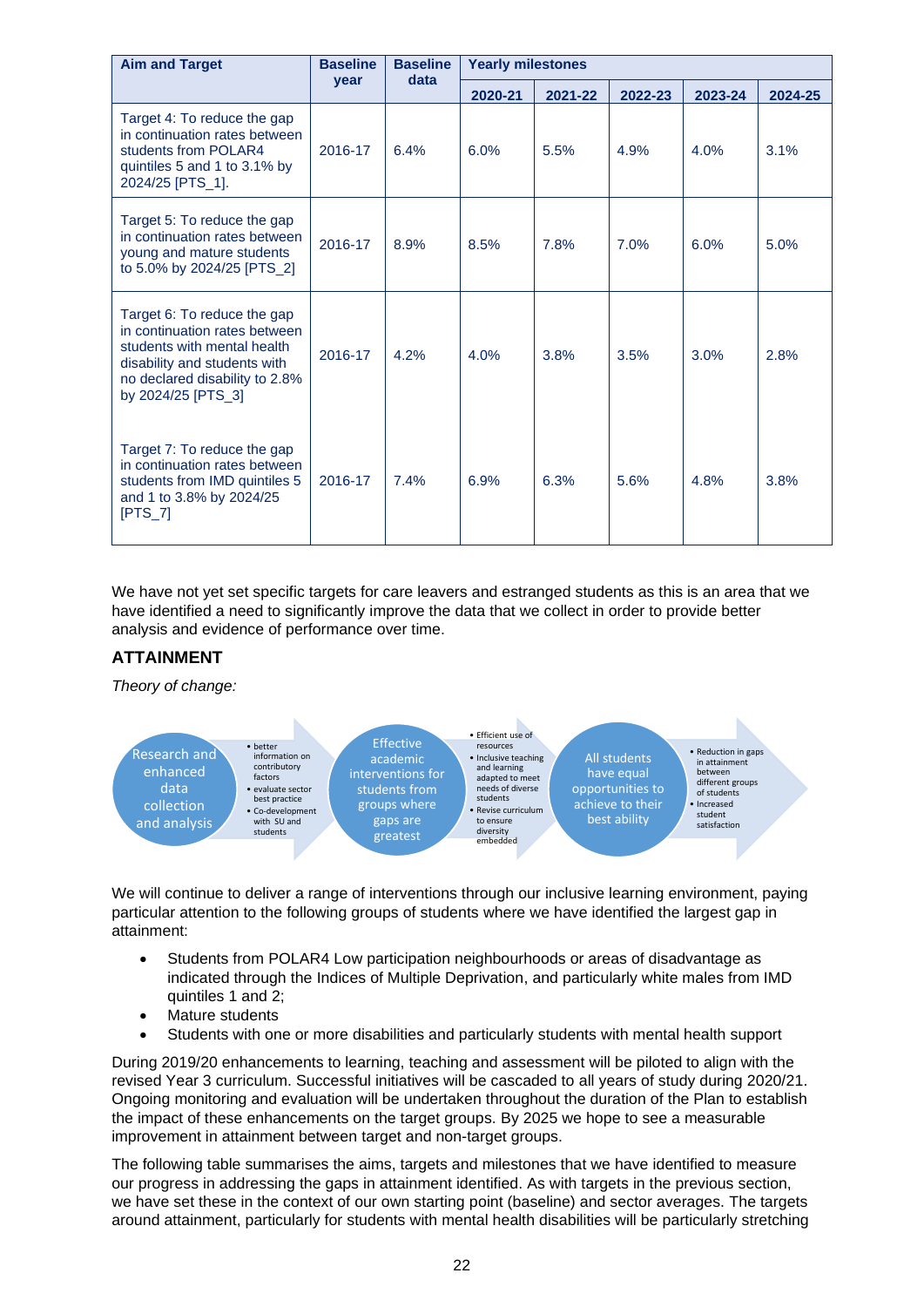for us given the high proportion of students who disclose mental health at NUA (see previous section). We are also mindful that our small number of BAME students creates specific challenges for us in addressing the barriers that are known to impact on BAME student attainment. We will need to focus significant resources into these areas to address the attainment gaps to achieve the targeted outcomes.

| <b>Aim and Target</b>                                                                                                                                                      | <b>Baseline</b> | <b>Baseline</b><br>data | <b>Yearly milestones</b> |         |         |         |         |  |  |
|----------------------------------------------------------------------------------------------------------------------------------------------------------------------------|-----------------|-------------------------|--------------------------|---------|---------|---------|---------|--|--|
|                                                                                                                                                                            | <b>vear</b>     |                         | 2020-21                  | 2021-22 | 2022-23 | 2023-24 | 2024-25 |  |  |
| Target 8: To reduce the gap<br>in attainment between<br>students from POLAR4<br>quintiles 5 and 1 to 5% by<br>2024/25 [PTS_4]                                              | 2017-18         | 10.2%                   | 9.5%                     | 9.2%    | 8.7%    | 7.3%    | 5.0%    |  |  |
| Target 9: To reduce the<br>attainment gap for students<br>from BAME origins and white<br>students to 5.0% by 2024/25<br>$[PTS_5]$                                          | 2017-18         | 9.5%                    | 9.0%                     | 8.8%    | 7.9%    | 6.5%    | 5.0%    |  |  |
| Target 10: To reduce the gap<br>in attainment between<br>students with mental health<br>disabilities and those with no<br>declared disability to 10% by<br>2024/25 [PTS_6] | 2017-18         | 17.3%                   | 16.3%                    | 15.0%   | 14.0%   | 12.0%   | 10.0%   |  |  |
| Target 11: To reduce the<br>attainment gap for students<br>from IMD quintiles 5 and 1 to<br>10.2% by 2024/25 [PTS_8].                                                      | 2017-18         | 20.4%                   | 19.0%                    | 17.0%   | 14.8%   | 12.5%   | 10.2%   |  |  |

# <span id="page-25-0"></span>**PROGRESSION**

*Theory of change* 



 from 100% of enrolled students. Enhanced attendance monitoring will allow us to identify, much Employability within the curriculum is delivered in an inclusive environment to all students, but we will develop our data gathering and analysis capabilities to ensure that we can effectively monitor different groups of students, paying particular attention to students from POLAR quintiles 1 and 2. Engagement with PROFILE is now a compulsory, timetabled, session, and we aim to get engagement earlier on, those students who are not engaging with PROFILE and so are at risk of adversely impacting on their future career prospects. We have also shifted the emphasis away from career goals based solely on individuals as creative specialists in creative industries, and are placing more emphasis on opportunities for creative careers in other industry sectors. We believe that this may be particularly helpful to students from lower income families who do not have the means to take up nonpaid internships which are still a key entry point into the creative industries.

 the programme in 2021/22 and for the remaining period of the Plan. During 2019/20, PROFILE and employability sessions will be timetabled for each individual student as compulsory sessions. Engagement will be monitored during 2019/20 and 2020/21 to establish whether we are successfully engaging with all students (including all target groups) and to find any gaps in engagement. The results of monitoring and evaluation will feed into further development of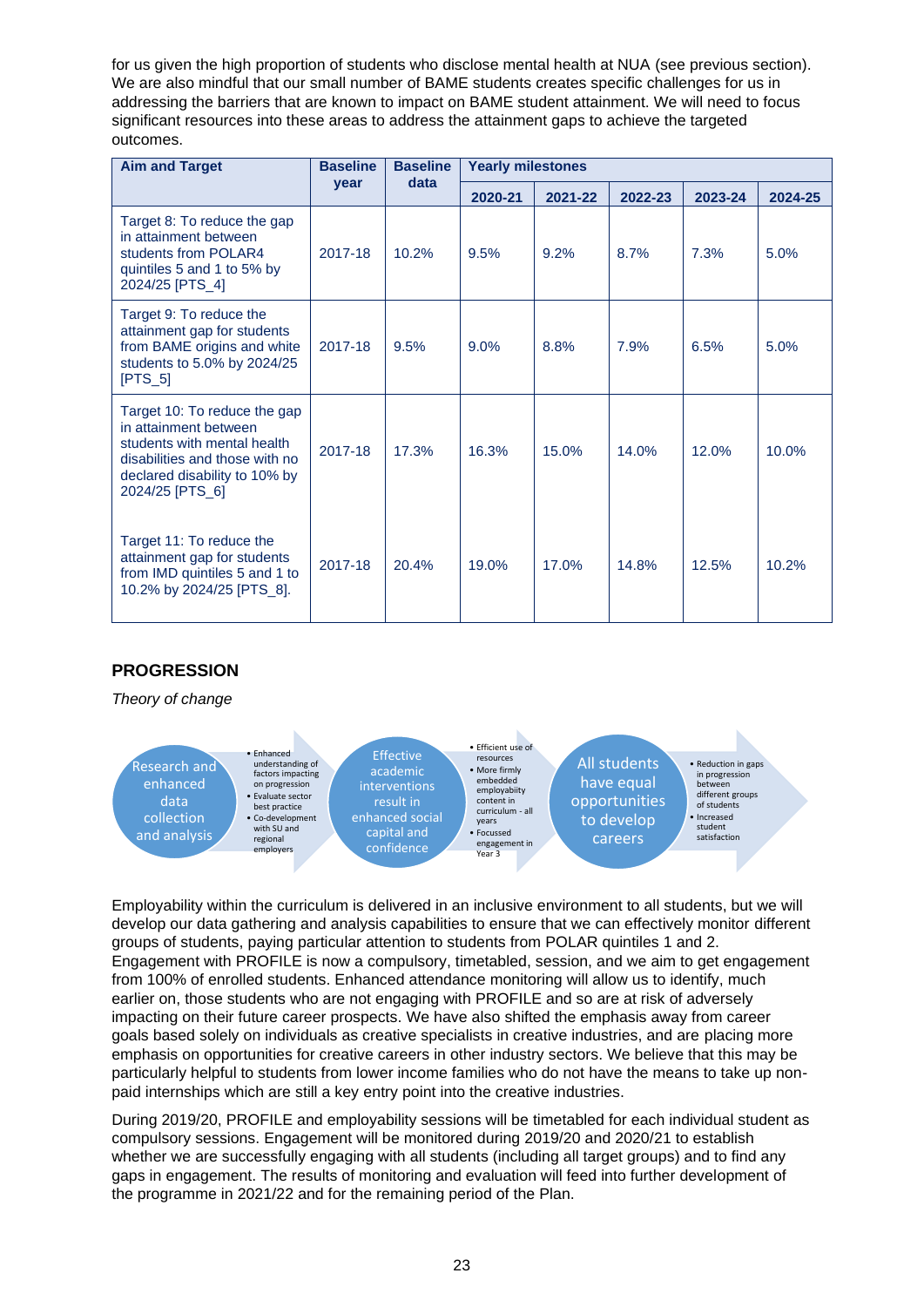advantage of the creative job market there. We consider that reducing the gap by 35% is stretching The following table summarises the aim, target and milestones that we will use to measure our progress in addressing the gap identified. The target has been set by taking our starting position and referencing sector averages, and also in recognition of the small numbers and limited data that exist to date. Our experience has shown that graduates from low participation neighbourhoods have less social capital and are less economically able to take unpaid internships or move to London to take given our regional context and graduate profile.

| <b>Aim and Target</b>                                                                                                                            | <b>Baseline</b> | <b>Baseline</b> | <b>Yearly milestones</b> |         |      |         |         |  |  |  |
|--------------------------------------------------------------------------------------------------------------------------------------------------|-----------------|-----------------|--------------------------|---------|------|---------|---------|--|--|--|
|                                                                                                                                                  | year            | data            | 2020-21                  | 2021-22 |      | 2023-24 | 2024-25 |  |  |  |
| Target 12: Reduce the gap in<br>progression to employment<br>or further study between<br>POLAR4 quintiles 5 and 1 to<br>8.0% by 2024/25. [PTP 1] | 2016-17         | 12.4%           | 11.5%                    | 10.5%   | 9.5% | 8.5%    | 8.0%    |  |  |  |

# <span id="page-26-0"></span>**FINANCIAL SUPPORT MEASURES**

 To maximise support for students from under-represented backgrounds the University will provide additional financial support. This is seen as an effective measure to enable them to remain on their course.

Whilst some research has shown that financial support does not have a significant impact on students' choices of institution, or on retention rates, evidence routinely monitored by the University shows that the percentage of students withdrawing from their course who received (or were eligible to receive) financial support is lower than the percentage of students withdrawing who were not eligible to receive financial support.

 be £500 for new entrants to Year 1, and when they progress to Year 2 the award will be to £300, followed by £200 in Year 3. For those who start in Year 0, the contribution will be £500 in Year 0, and The University will offer a bursary of £1,000 per annum to new entrants who are care leavers and those who are estranged from their family. For new entrants whose household income is assessed as £25,000 or less, the University will offer a contribution towards the costs of studying at NUA This will when they progress to Year 1 the award will be £200, followed by £300 in Year 2 and £200 in Year 3.

 students are able to access the teaching & learning support resources that they need at an earlier point in their studies. We will evaluate whether this change has been more effective through the use The timing and phasing of these payments has been brought forward in this plan to ensure that of the survey and interview tools (as provided in the OfS' financial support evaluation toolkit) during 2020/21.

# <span id="page-26-1"></span>**STUDENT INVOLVEMENT**

# <span id="page-26-2"></span>**INITIAL CONSULTATION**

 of the University and is a member of the University's Senate, the Learning, Teaching and Quality responsibility for the monitoring and evaluation of the Plan. The Students' Union President retains a The current plan has been drafted in consultation with the Students' Union President and the priorities, actions and targets have been jointly agreed. The Students' Union President is a governor Committee (LTQC), and Equality, Diversity and Inclusion Committee (EDIC) which will have pivotal role in the success of this Plan.

 Students are regularly involved in consultation and design of developments that are part of our ongoing access and participation activity. During 2018/19, Student Representatives were consulted on changes to the Year 3 curriculum and on the redrafting of the Learning Outcomes. Student Representatives were also consulted on measures to support mental health and well-being, and as a result of this feedback additional adviser support sessions were introduced during the evenings and Student Support promoted services on different online platforms (e.g. Instagram) to increase the profile of the service. The Students' Union and Student Support service have also been collaborating on a programme of welfare and resilience-building initiatives for implementation during 2019/20, which will have a particular advantage on students with mental health disabilities.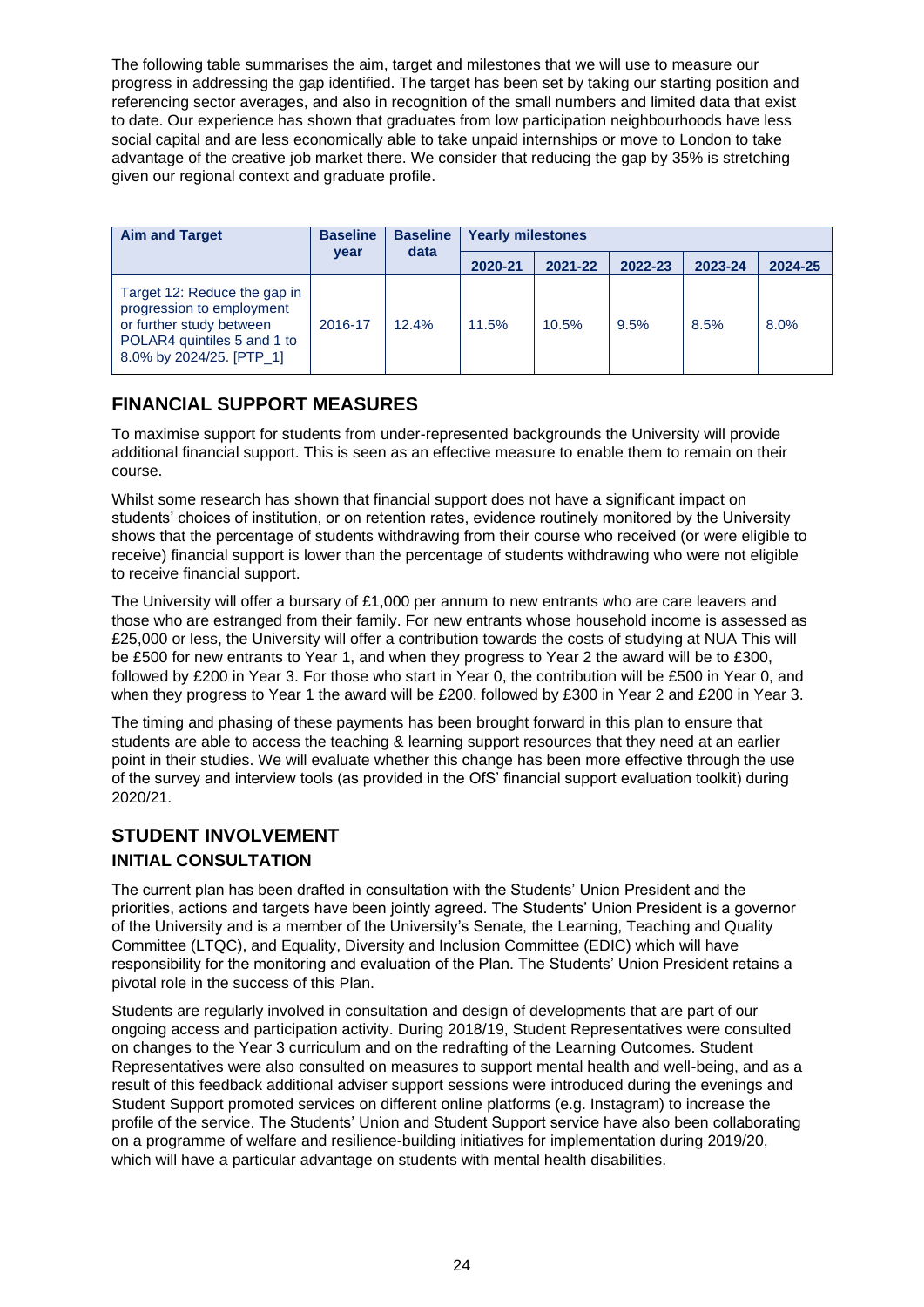# <span id="page-27-0"></span> **ONGOING DESIGN, IMPLEMENTATION AND EVALUATION**

 As a result of consultation with the Students' Union, the ongoing mechanism for involving students in the Access and Participation Plan implementation and evaluation of the Plan will be achieved in collaboration with the Students' Union and the elected student different groups including mature students, BAME students, was agreed. Student involvement in the ongoing design, Liberation Officers. Liberation Officers represent students from disabled students, women and students who identify as LGBTQ. As such, the viewpoints will extend beyond the target groups of this Plan and will ensure that we do not neglect specific groups not initially identified through the gap analysis.

 Updates and progress will be reported to the Student Reps Group, which reports to the LTQC. Reports from the Student Reps Group are also received by EDIC (see the Monitoring and Evaluation section). We also

SU President Liberation **Officers** 

 Student Reps Group Focus Groups

 University Annual Monitoring Report & EDIC

 findings. This will be implemented in Autumn 2019 for the evaluation of the 2018/19 Access Agreement, and the outcome of an evaluation of the first year of operation will feed into future collaborate with the Students' Union to run focus groups with students during the year and will retain this mechanism to obtain feedback on specific issues where identified through consultation with the Students' Union and Liberation Officers, or through updated gap analyses or external research monitoring arrangements.

# <span id="page-27-1"></span>**PROVISION OF INFORMATION TO STUDENTS**

The Access and Participation Plan will be published to prospective applicants through the *How to Apply Page* [\(https://www.nua.ac.uk/study-at-nua/undergraduate-apply/\)](https://www.nua.ac.uk/study-at-nua/undergraduate-apply/) and *Fees and Funding* page [\(https://www.nua.ac.uk/study-at-nua/fees-funding/\)](https://www.nua.ac.uk/study-at-nua/fees-funding/). The Plan will also be publicised through our Open Days and through UCAS.

Information for current students will continue to be published on the University intranet. Previous Access and Participation Plans and Access Agreements for the last five years are published through the University's information scheme [https://www.nua.ac.uk/about-nua/info-publication](https://www.nua.ac.uk/about-nua/info-publication-scheme/governance/)[scheme/governance/.](https://www.nua.ac.uk/about-nua/info-publication-scheme/governance/)

# <span id="page-27-3"></span><span id="page-27-2"></span>**MONITORING AND EVALUATION MONITORING**

 Diversity and Inclusion Committee (EDIC), which will be responsible for ensuring that APP outcomes Monitoring will be the responsibility of the Access and Participation Plan Monitoring Group (APPMG), which consists of members of the University's Executive team in each of the key areas of responsibility and is chaired by the Deputy Vice-Chancellor. This group will report to the Equality, continue to align with the University's Equality, Diversity and Inclusion Policy. The APPMG will also be responsible for drafting the OfS Annual Monitoring Return and reporting annually on the outcome of annual monitoring to Senate. Accountability to students will be through direct engagement with students through the Students' Union, Liberation Officers and Student Reps Group as outlined in the previous section.



 targets is deemed to be below that expected. The APPMG will have the authority to amend or replace specific programmes where progress against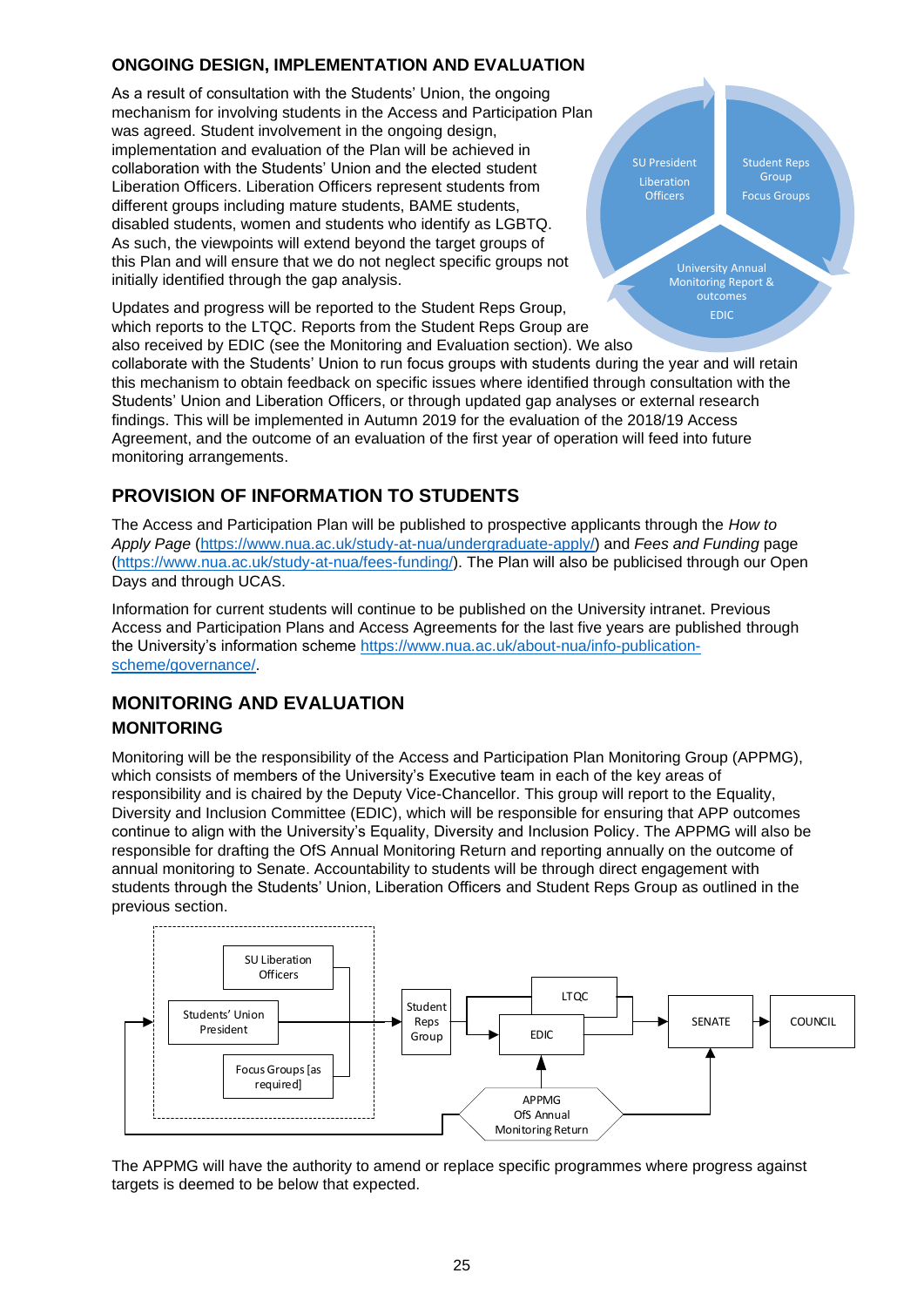# <span id="page-28-0"></span>**EVALUATION STRATEGY**

#### **Aim of the Strategy**

 improvement in practice over the lifetime of the Plan. The Strategy enables the APPMG to establish measure the effectiveness of our actions in addressing statistically significant gaps. Our 5-year Access and Participation Plan is informed by existing baseline data, gap analysis, and service NUA will use a process of evaluation that is designed to enable us to demonstrate continuous whether the Plan is meeting, or has met, identified aims, targets and milestones agreed by the University's Council. Our evaluation is informed by a theory of change, which enables us to articulate how the identified activities link with outputs and outcomes. Our theory of change will enable us to delivery. NUA's institutional commitments and targets are aspirational and stretching and mindful of the local, regional and national context.

## **Monitoring**

 The evaluation strategy enables clear and measured judgements of our progress against targets to be made by the APPMG. The APPMG reports directly to the Equality, Diversity and Inclusion Committee, Student Reps Group, and annually to Senate. The following diagram demonstrates the different inputs to, and outputs of, our monitoring that will inform the evaluation of progress during the APP timespan.



#### **Ensuring the credibility of our evaluation strategy**

 University's Council as appropriate to achieve a reduction in the gaps identified. There is no doubt, however, that these will be challenging to achieve for a specialist provider with our subject specialism. The evaluation strategy is predicated on targets that are SMART, and that have been approved by the Our strategy has therefore been designed to provide an early warning of any areas where we are not performing as well as we hope to, in order that we can identify areas where programmes may need a change of emphasis or focus. The evaluation framework is therefore designed to improve our internal data collection and analysis of targeted information, and reducing our reliance on wider sectoral or contextual data. We have designed our evaluation strategy to take into account our starting point evidence baseline, factoring in a range of environmental factors to avoid bias or the use of comparative analysis where this might distract from the focus of the APP. Our evaluation methods will be guided by our own internal codes of research ethics and data protection considerations.

#### **Measuring and maintaining progress**

 period. To accompany our enhanced data collection we will also gather quantitative data using questionnaires, and surveys as required to inform our understanding of specific issues identified by Our outputs and outcome measures are geared towards providing simple quantitative and quantifiable evidence that can signify progress, and if necessary, additional (qualitative, action-research) informed interventions should these be required as we push toward the targets set out in this Plan. We will use these findings to shape our programme design during the duration of the Plan, and for the next APP the APPMG. This will help us to understand and articulate the impacts of actions taken on target groups in addition to the data evidence and measurement of effectiveness.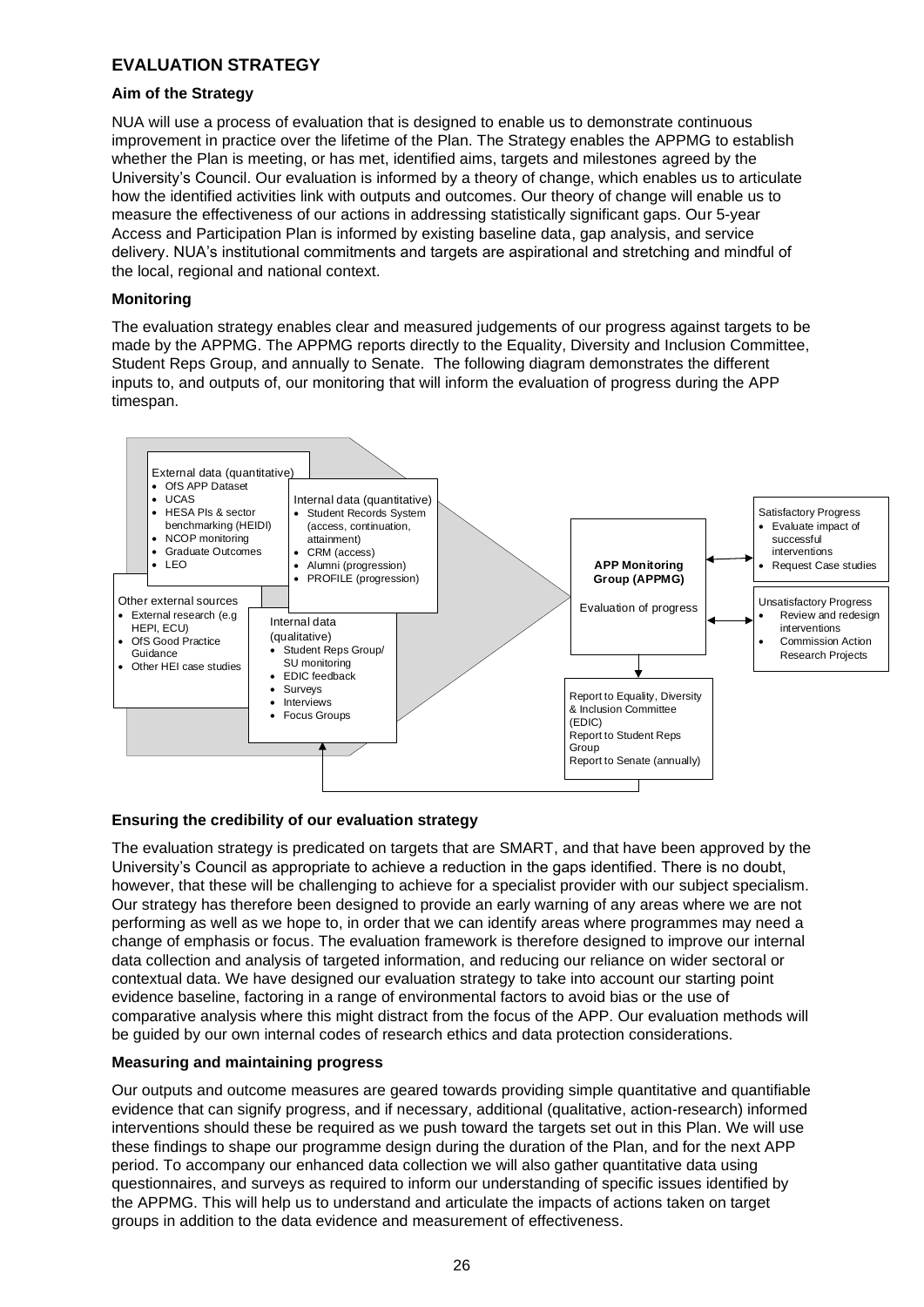Qualitative evaluation will focus on exploring the experiences and opinions of those groups identified in relation to our gaps in attainment. We will use focus groups and semi-structured interviews to gain these insights into our measurable progress and value for money as this applies. The relationship of patterns, trends or other features from this work will enable us to analyse recurring features to inform qualitative outputs.

#### **Evaluation of financial support**

 levels of those who receive it, we are keen to look at further ways to evaluate the package we offer, In the areas associated with financial support we currently assess withdrawal rates of students eligible to receive financial support compared with withdrawal rates for students not eligible to receive financial support, with data routinely showing lower withdrawal rates for the former than the latter. While this data provides strong evidence that our financial support package improves the continuation and in 2019/20 we will pilot the survey tool provided in the Office for Students' financial support evaluation toolkit. The survey, which will be sent to all those who have received financial support in the year, will include questions on their financial situation, their awareness of our support package before they started and the activities they would not have been able to do without the support.

 of the impact of our financial support. We will use the evidence of this evaluation to inform what we do in future. We will repeat these evaluation methods in later years, as we deem appropriate. By 2024/25 We intend to supplement the survey with the more detailed interview tool from 2020/21 for a subset of students undertaking the survey, to give us a greater level of understanding of the impact that the support has had on them. We will analyse the results from the survey and interviews alongside the quantitative data on continuation rates to establish whether this provides us with a robust evaluation we will have a minimum of three years of robust results to inform future APP developments.

#### **Ensuring continuous improvement**

 We intend to develop our strategy over the next 5 years to achieve a suite of tools that will enable us to achieve improvement in our evaluation methods and demonstrate achievement against our Access and Participation Plan. It is intended that by the end of the current APP we will have developed and tested a range of evaluation methods that will serve to inform the next Access and Participation Plan.

 We have taken our self-assessment as a starting point, using the OfS Self-assessment tool, which indicated that we are relatively strong in quantitative analysis capability and have strong management oversight, but that further development is required to improve the range of data captured and our methodologies for assessing impact. Since 2018 we have enhanced our quantitative data analysis capabilities and will continue to improve the data that we derive from our own records and utilising external data sources. Over the next two years we intend to use data from relatively new data sources, including a new CRM system, enhanced attendance monitoring data, and our digital platform PROFILE. We will explore the potential to link data captured through these new systems with our existing data to inform our impact assessment and provide more robust evaluation of our APP activities.

In addition to our quantitative data we currently use a range of qualitative methods in the form of surveys and focus groups, but have identified potential to enhance our data capture and analysis from these sources. We intend to develop these over the next two years so that by 2022 we will have a suite of qualitative methods that we have tested, and by 2025 we will have captured 3 years of data that will inform an ongoing programme of engagement with target groups and feed into future programme design.

# <span id="page-29-0"></span>**FURTHER INFORMATION**

 questions about the information contained in this Plan can be sent to the Academic Registrar by email We hope that the evaluation, strategic aims, objectives and targets set out in this Plan demonstrate the University's commitment to widening participation and promoting equality of opportunity. Any to [aro@nua.ac.uk,](mailto:aro@nua.ac.uk) or by post to Norwich University of the Arts, Francis House, 3-7 Redwell Street, Norwich, NR2 4SN.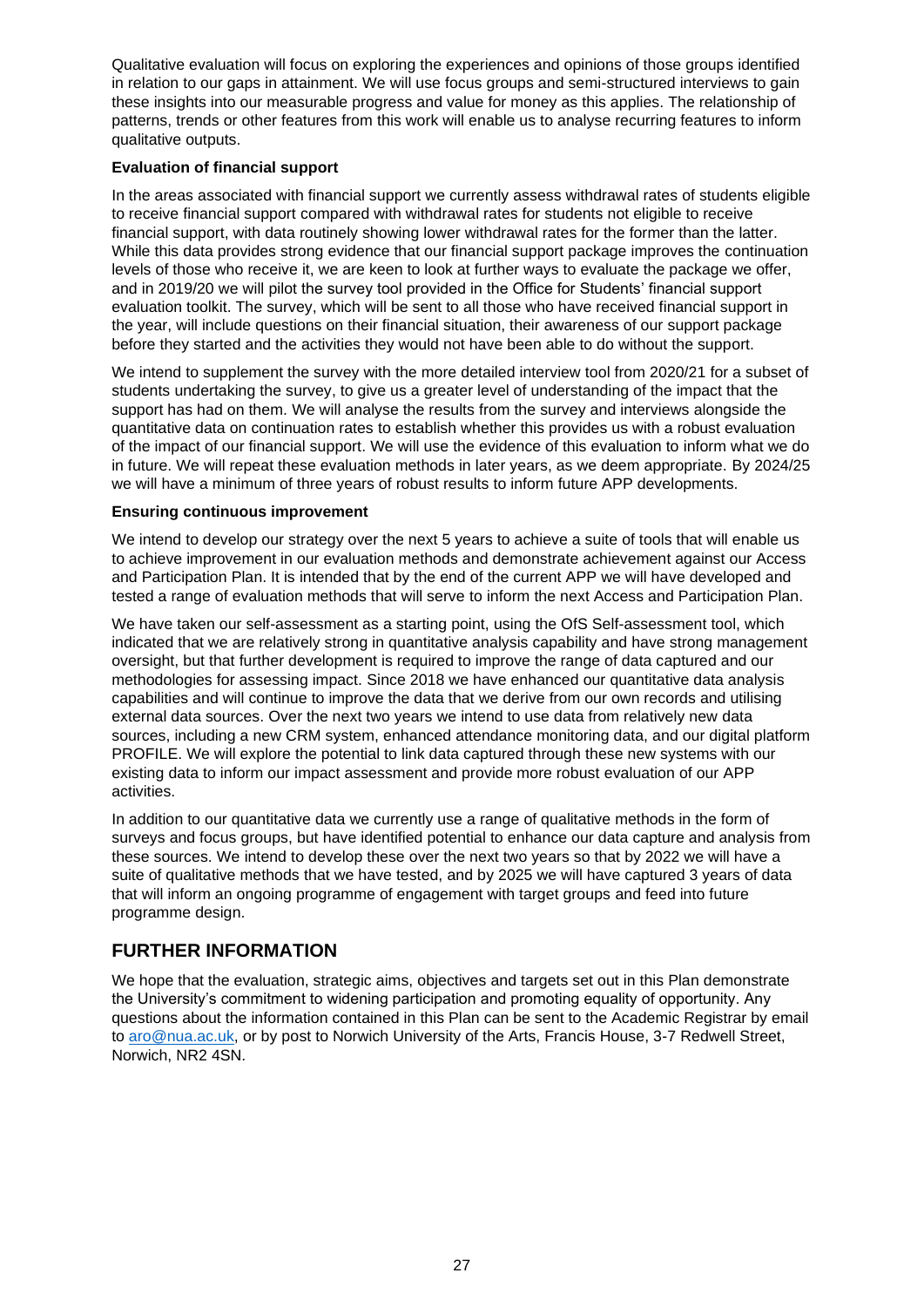Office for<br>Students **Ofs** 

## **Access and participation plan** Provider name: Norwich University of the Arts **Fee information 2020 21** Provider UKPRN: 10004775

**Provider UKPRN: 10004775** 

#### **Summary of 2020-21 entrant course fees**

\*course type not listed

#### **Inflationary statement:**

Subject to the maximum fee limits set out in Regulations we intend to increase fees each year using the RPI-X

#### **Table 4a - Full-time course fee levels for 2020-21 entrants**

| <b>Full-time course type:</b>    | <b>Additional information:</b> | <b>Course fee:</b> |
|----------------------------------|--------------------------------|--------------------|
| First degree                     |                                | £9,250             |
| <b>Foundation degree</b>         |                                |                    |
| Foundation year/Year 0           |                                | £9,250             |
| HNC/HND                          |                                |                    |
| CertHE/DipHE                     |                                |                    |
| Postgraduate ITT                 |                                |                    |
| <b>Accelerated degree</b>        |                                |                    |
| Sandwich year                    |                                |                    |
| Erasmus and overseas study years |                                |                    |
| Other                            |                                |                    |

#### **Table 4b - Sub-contractual full-time course fee levels for 2020-21 entrants**

| Sub-contractual full-time course type:                      | <b>Additional information:</b> | <b>Course fee:</b> |
|-------------------------------------------------------------|--------------------------------|--------------------|
| First degree                                                |                                |                    |
| <b>Foundation degree</b>                                    |                                |                    |
| Foundation year/Year 0                                      | ٠                              |                    |
| HNC/HND                                                     |                                |                    |
| CertHE/DipHE                                                | $\mathbf{r}$                   |                    |
| Postgraduate ITT                                            | ×                              |                    |
| <b>Accelerated degree</b>                                   | ×.                             |                    |
| Sandwich year                                               |                                |                    |
| Erasmus and overseas study years                            | <b>Ski</b>                     |                    |
| Other                                                       | $\mathbf{r}$                   |                    |
| Table 4c - Part-time course fee levels for 2020-21 entrants |                                |                    |
| Part-time course type:                                      | <b>Additional information:</b> | <b>Course fee:</b> |
| First degree                                                |                                |                    |
| <b>Foundation degree</b>                                    |                                |                    |
| Foundation year/Year 0                                      |                                |                    |
| HNC/HND                                                     | $\ast$                         |                    |
| CertHE/DipHE                                                |                                |                    |
| Postgraduate ITT                                            | $\mathbf{r}$                   |                    |
| <b>Accelerated degree</b>                                   | sk.                            |                    |
| Sandwich year                                               |                                |                    |
| Erasmus and overseas study years                            |                                |                    |

#### **Table 4d - Sub-contractual part-time course fee levels for 2020-21 entrants**

| Sub-contractual part-time course type: | <b>Additional information:</b> | <b>Course fee:</b> |  |  |
|----------------------------------------|--------------------------------|--------------------|--|--|
| <b>First degree</b>                    |                                |                    |  |  |
| <b>Foundation degree</b>               |                                |                    |  |  |
| Foundation year/Year 0                 |                                |                    |  |  |
| HNC/HND                                |                                |                    |  |  |
| CertHE/DipHE                           |                                |                    |  |  |
| Postgraduate ITT                       |                                |                    |  |  |
| <b>Accelerated degree</b>              |                                |                    |  |  |
| Sandwich year                          |                                |                    |  |  |
| Erasmus and overseas study years       |                                |                    |  |  |
| Other                                  |                                |                    |  |  |

Other **the contract of the contract of the contract of the contract of the contract of the contract of the contract of the contract of the contract of the contract of the contract of the contract of the contract of the con**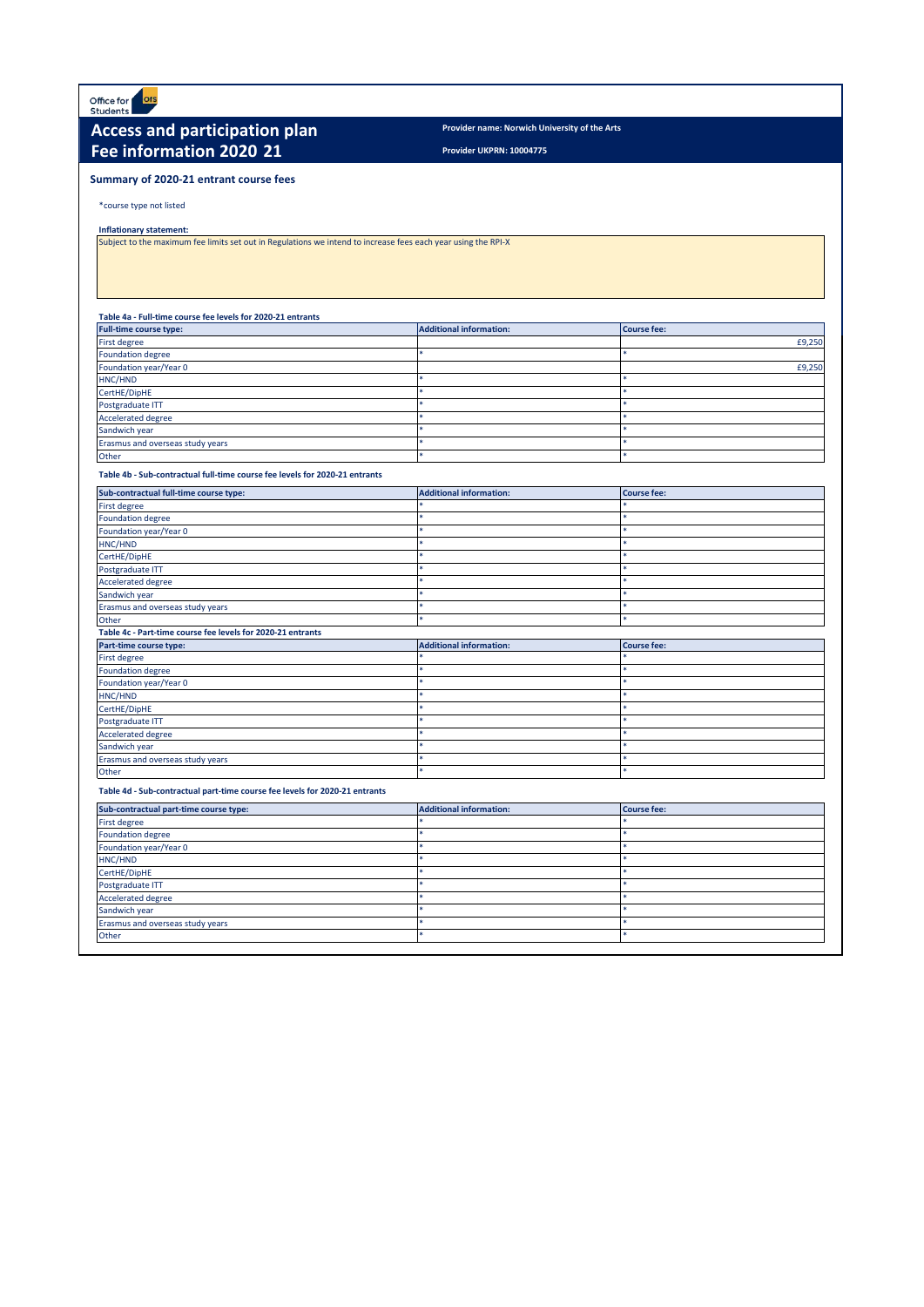Office for ofs

# **Targets and inves tment plan 2020-21 to 2024- 25**

**Provider name: Norwich University of the Arts** 

**Provider UKPRN: 10004775** 

#### **Investment summary**

The OfS requires providers to report on their planned investment in access, financial support and reasearch and evaluation in their access and participation plan. The OfS does not require providers to report on<br>investment

#### Note about the data:

The investment forecasts below in access, financial support and research and evaluation does not represent not the total amount spent by providers in these areas. It is the additional amount that providers have<br>committed f

The figures below are not comparable to previous access and participation plans or access agreements as data published in previous years does not reflect latest provider projections on student numbers.

| Table 4a - Investment summary (£)                       |                      |                      |               |               |               |  |  |  |  |  |
|---------------------------------------------------------|----------------------|----------------------|---------------|---------------|---------------|--|--|--|--|--|
| Access and participation plan investment summary (£)    |                      | <b>Academic vear</b> |               |               |               |  |  |  |  |  |
|                                                         | 2020-21              | 2021-22              |               | 2023-24       | 2024-25       |  |  |  |  |  |
| Total access activity investment (£)                    | £758,577.00          | £758,577.00          | £758,577.00   | £758,577.00   | £758,577.00   |  |  |  |  |  |
| Access (pre-16)                                         | £128,177.00          | £128,177.00          | £128,177.00   | £128,177.00   | £128,177.00   |  |  |  |  |  |
| Access (post-16)                                        | £450,512.00          | £450,512.00          | £450,512.00   | £450,512.00   | £450,512.00   |  |  |  |  |  |
| Access (adults and the community)                       | £152,736.00          | £152,736.00          | £152,736.00   | £152,736.00   | £152,736.00   |  |  |  |  |  |
| <b>Access (other)</b>                                   | £27,152.00           | £27,152.00           | £27,152.00    | £27,152.00    | £27,152.00    |  |  |  |  |  |
| Financial support (£)                                   | £552,062.00          | £401,877,00          | £310,679.00   | £310,679.00   | £310,679.00   |  |  |  |  |  |
| <b>Research and evaluation (£)</b>                      | £15,784.00           | £15,784.00           | £15,784.00    | £15,784.00    | £15,784.00    |  |  |  |  |  |
|                                                         |                      |                      |               |               |               |  |  |  |  |  |
| Table 4b - Investment summary (HFI%)                    |                      |                      |               |               |               |  |  |  |  |  |
| Access and participation plan investment summary (%HFI) | <b>Academic year</b> |                      |               |               |               |  |  |  |  |  |
|                                                         | 2020-21              | 2021-22              | 2022-23       | 2023-24       | 2024-25       |  |  |  |  |  |
| Higher fee income (£HFI)                                | £6,642,005.00        | £6,518,605.00        | £6,413,715.00 | £6,413,715.00 | £6,413,715.00 |  |  |  |  |  |
| <b>Access investment</b>                                | 11.3%                | 11.5%                | 11.7%         | 11.7%         | 11.7%         |  |  |  |  |  |
| <b>Financial support</b>                                | 8.3%                 | 6.2%                 | 4.8%          | 4.8%          | 4.8%          |  |  |  |  |  |
| <b>Research and evaluation</b>                          | 0.2%                 | 0.2%                 | 0.2%          | 0.2%          | 0.2%          |  |  |  |  |  |
| <b>Total investment (as %HFI)</b>                       | 19.9%                | 17.9%                | 16.8%         | 16.8%         | 16.8%         |  |  |  |  |  |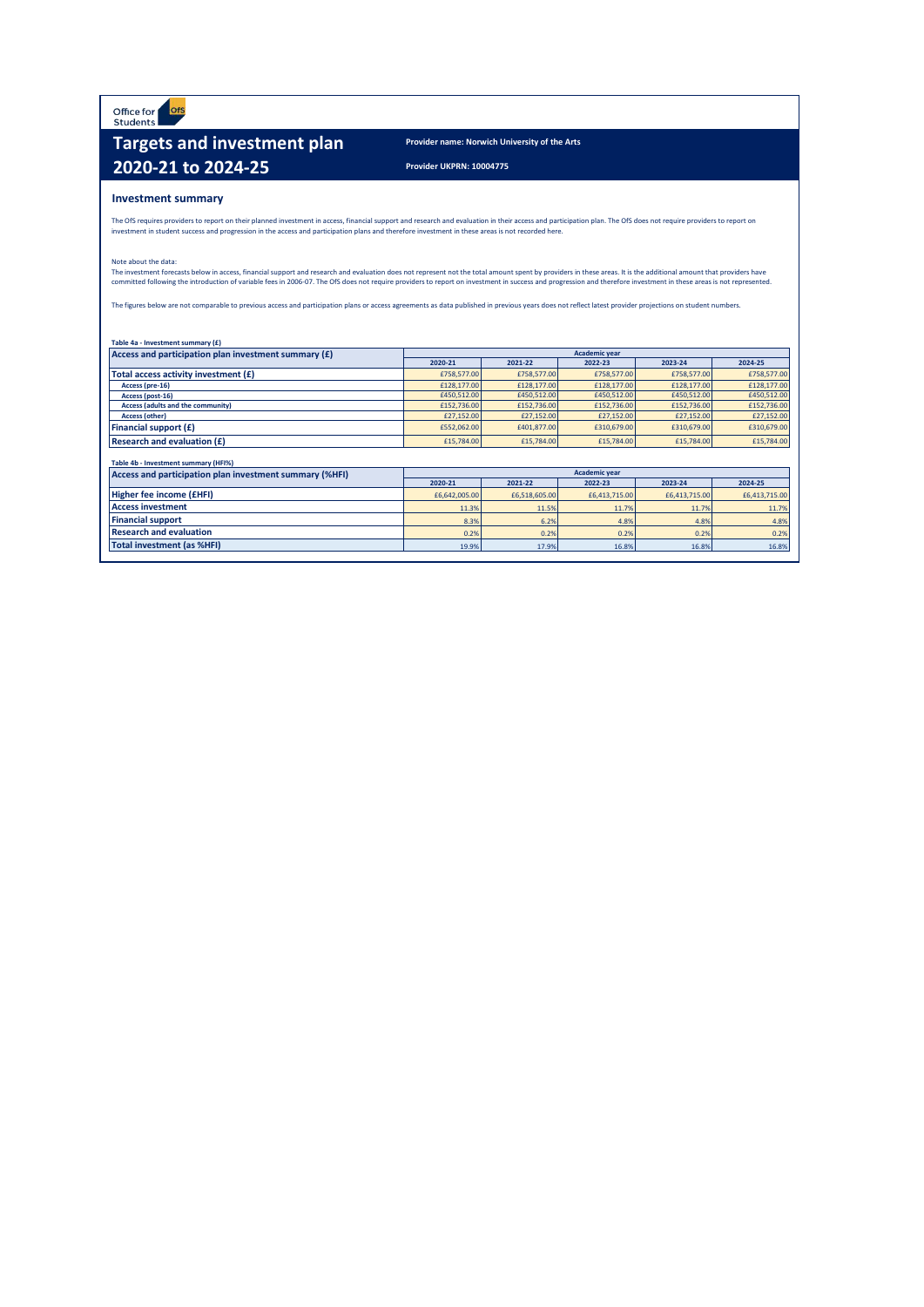Office for Ofs

# **Targets and investment plan 2020-21 to 2024-25**

**Provider name: Norwich University of the Arts** 

**Provider UKPRN: 10004775** 

**Targets** 

| <b>Table 2a - Access</b>                                             |                                      |                                                 |                                                                                                      |                                  |                                 |                      |                      |                                         |         |                 |         |                 |                                                                                                                                                 |  |      |  |  |      |                                                                                                                                              |
|----------------------------------------------------------------------|--------------------------------------|-------------------------------------------------|------------------------------------------------------------------------------------------------------|----------------------------------|---------------------------------|----------------------|----------------------|-----------------------------------------|---------|-----------------|---------|-----------------|-------------------------------------------------------------------------------------------------------------------------------------------------|--|------|--|--|------|----------------------------------------------------------------------------------------------------------------------------------------------|
| Aim (500 characters maximum)                                         | <b>Reference</b><br>number           | <b>Target group</b>                             | <b>Description (500 characters maximum)</b>                                                          | Is this target<br>collaborative? | Data source                     | <b>Baseline year</b> | <b>Baseline data</b> | <b>Yearly milestones</b><br>$2020 - 21$ |         | 2021-22 2022-23 |         | 2023-24 2024-25 | Commentary on milestones/targets (500 characters maximum)                                                                                       |  |      |  |  |      |                                                                                                                                              |
|                                                                      |                                      |                                                 |                                                                                                      |                                  |                                 |                      |                      |                                         |         |                 |         |                 | We have set the target with the ambition of eliminating the gap by                                                                              |  |      |  |  |      |                                                                                                                                              |
| To reduce the gap in participation<br>in HE for students from IMD    | PTA_1                                | Socio-economic                                  | Gap in entry rates for IMD quintile 1 and quintile 5                                                 | No                               | The access and<br>participation | 2017-18              | 9.1%                 | 8.4%                                    | 7.6%    | 6.7%            | 5.7%    | 4.6%            | 2030/31. The small cohort will mean that numerical changes will have a<br>disproportionate impact on percentage indicators. We will continue to |  |      |  |  |      |                                                                                                                                              |
| quintiles 1 and 5                                                    |                                      |                                                 |                                                                                                      |                                  | dataset                         |                      |                      |                                         |         |                 |         |                 | monitor access for POLAR quintile 1 students to ensrue that progress to                                                                         |  |      |  |  |      |                                                                                                                                              |
|                                                                      |                                      |                                                 |                                                                                                      |                                  |                                 |                      |                      |                                         |         |                 |         |                 | date is maintained.                                                                                                                             |  |      |  |  |      |                                                                                                                                              |
| To reduce the gap in participation                                   |                                      |                                                 |                                                                                                      |                                  | The access and                  |                      |                      |                                         |         |                 |         |                 | Regional location and population statistics make this a challenge for us.                                                                       |  |      |  |  |      |                                                                                                                                              |
| in HE for students from BAME<br>origin                               | PTA <sub>2</sub>                     | Ethnicity                                       | Gap in entry rates for BAME and white students                                                       | No                               | participation<br>dataset        | 2017-18              | 79.0%                | 78.5%                                   | 78%     | 77%             | 76%     | 74%             | We will aspire to increase the BAME undergrdauate population to 16% by<br>2024-25.                                                              |  |      |  |  |      |                                                                                                                                              |
|                                                                      |                                      |                                                 |                                                                                                      |                                  |                                 |                      |                      |                                         |         |                 |         |                 | We aim to increase the absolute numbers of mature entrants through                                                                              |  |      |  |  |      |                                                                                                                                              |
| To reduce the gap in the ratio of<br>offers made to mature and young | PTA <sub>3</sub>                     | Mature                                          | Ratio of offers made to mature applicants compared to                                                | ٧о                               | <b>UCAS</b> data                | 2017-18              |                      | 6.5%                                    | 6.0%    | 5.0%            | 3.0%    | 0%              | reducing the gap in offers made to zero to align with the percentage                                                                            |  |      |  |  |      |                                                                                                                                              |
| applicants                                                           |                                      |                                                 | young                                                                                                |                                  |                                 |                      |                      |                                         |         |                 |         |                 | made to young applicants (96%). We anticipate that this will effectively                                                                        |  |      |  |  |      |                                                                                                                                              |
|                                                                      | PTA 4                                |                                                 |                                                                                                      |                                  |                                 |                      |                      |                                         |         |                 |         |                 | reduce the gap in access.                                                                                                                       |  |      |  |  |      |                                                                                                                                              |
|                                                                      | PTA <sub>5</sub>                     |                                                 |                                                                                                      |                                  |                                 |                      |                      |                                         |         |                 |         |                 |                                                                                                                                                 |  |      |  |  |      |                                                                                                                                              |
|                                                                      | PTA 6                                |                                                 |                                                                                                      |                                  |                                 |                      |                      |                                         |         |                 |         |                 |                                                                                                                                                 |  |      |  |  |      |                                                                                                                                              |
|                                                                      | PTA <sub>7</sub><br>PTA <sub>8</sub> |                                                 |                                                                                                      |                                  |                                 |                      |                      |                                         |         |                 |         |                 |                                                                                                                                                 |  |      |  |  |      |                                                                                                                                              |
|                                                                      |                                      |                                                 |                                                                                                      |                                  |                                 |                      |                      |                                         |         |                 |         |                 |                                                                                                                                                 |  |      |  |  |      |                                                                                                                                              |
| <b>Table 2b - Success</b>                                            |                                      |                                                 |                                                                                                      |                                  |                                 |                      |                      |                                         |         |                 |         |                 |                                                                                                                                                 |  |      |  |  |      |                                                                                                                                              |
| Aim (500 characters maximum)                                         | <b>Reference</b>                     | <b>Target group</b>                             | <b>Description</b>                                                                                   | Is this target                   | Data source                     | <b>Baseline vear</b> | <b>Baseline data</b> | <b>Yearly milestones</b><br>2020-21     | 2021-22 |                 |         |                 | Commentary on milestones/targets (500 characters maximum)                                                                                       |  |      |  |  |      |                                                                                                                                              |
|                                                                      | number                               |                                                 |                                                                                                      | collaborative?                   |                                 |                      |                      |                                         |         | 2022-23         | 2023-24 | 2024-25         |                                                                                                                                                 |  |      |  |  |      |                                                                                                                                              |
| To reduce the gap in continuation                                    |                                      |                                                 |                                                                                                      |                                  | The access and                  |                      |                      |                                         |         |                 |         |                 | We have set the target with the amibtion of eliminating the gap by                                                                              |  |      |  |  |      |                                                                                                                                              |
| rates between students from                                          | PTS_1                                | <b>Low Participation</b><br>Neighbourhood (LPN) | Percentage difference in non-continuation rates between<br>POLAR4 quintile 5 and quintile 1 students | No                               | participation                   | 2016-17              | 6.4%                 | 6.0%                                    | 5.5%    | 4.9%            | 4.0%    | 3.1%            | 2030/31. We anticipate that actions taken to reach this aim will also have<br>a positive impact on the gap between IMD quintiles 5 and 1, and   |  |      |  |  |      |                                                                                                                                              |
| POLAR4 quintiles 5 and 1                                             |                                      |                                                 |                                                                                                      |                                  | dataset                         |                      |                      |                                         |         |                 |         |                 | specifically on male students from IMD quintles 1 and 2.                                                                                        |  |      |  |  |      |                                                                                                                                              |
|                                                                      |                                      |                                                 |                                                                                                      |                                  |                                 |                      |                      |                                         |         |                 |         |                 |                                                                                                                                                 |  |      |  |  |      |                                                                                                                                              |
|                                                                      |                                      |                                                 |                                                                                                      |                                  |                                 |                      |                      |                                         |         |                 |         |                 | We have set our target to reduce the gap to 5.0% by 2024/25. The small                                                                          |  |      |  |  |      |                                                                                                                                              |
| To reduce the gap in continuation                                    |                                      |                                                 |                                                                                                      |                                  | The access and                  |                      |                      |                                         |         |                 |         |                 | number of students in this group means that an individual outcome                                                                               |  |      |  |  |      |                                                                                                                                              |
| rates between young and mature                                       | PTS <sub>2</sub>                     | Mature                                          | Percentage difference in non-continuation rates between                                              |                                  | participation                   | 2016-17              | 8.9%                 | 8.5%                                    | 7.8%    |                 | 7.0%    |                 |                                                                                                                                                 |  | 6.0% |  |  | 5.0% | results in a disproportionate movement in percentage indicators,<br>particularly when indicators are below 5.0%. The small cohort means that |
| students                                                             |                                      |                                                 | young and mature students                                                                            |                                  | dataset                         |                      |                      |                                         |         |                 |         |                 | indicators are also more susceptible to year on year fluctuations. We will                                                                      |  |      |  |  |      |                                                                                                                                              |
|                                                                      |                                      |                                                 |                                                                                                      |                                  |                                 |                      |                      |                                         |         |                 |         |                 | therefore also measure performance as an average over time to establish                                                                         |  |      |  |  |      |                                                                                                                                              |
|                                                                      |                                      |                                                 |                                                                                                      |                                  |                                 |                      |                      |                                         |         |                 |         |                 | improvement in performance.                                                                                                                     |  |      |  |  |      |                                                                                                                                              |
|                                                                      |                                      |                                                 |                                                                                                      |                                  |                                 |                      |                      |                                         |         |                 |         |                 | We have set a target to reduce the gap to below 3.0% by 2024/25. We                                                                             |  |      |  |  |      |                                                                                                                                              |
|                                                                      |                                      |                                                 |                                                                                                      |                                  |                                 |                      |                      |                                         |         |                 |         |                 | anticipate that this will be particularly challenging for us due to the                                                                         |  |      |  |  |      |                                                                                                                                              |
| To reduce the gap in continuation<br>rates between students with     |                                      |                                                 | Percentage difference in non-continuation rates between                                              |                                  | The access and                  |                      |                      |                                         |         |                 |         |                 | relatively high percentage of students declaring mental health disabilities,                                                                    |  |      |  |  |      |                                                                                                                                              |
| mental health disability and                                         | PTS <sub>3</sub>                     | <b>Disabled</b>                                 | students with Mental Health disabilities and those with no                                           |                                  | participation                   | 2016-17              | 4.2%                 | 4.0%                                    | 3.8%    | 3.5%            | 3.0%    | 2.8%            | and the increase in students with complex or multiple mental health                                                                             |  |      |  |  |      |                                                                                                                                              |
| students with no declared disability                                 |                                      |                                                 | declared disabilities                                                                                |                                  | dataset                         |                      |                      |                                         |         |                 |         |                 | conditions. In 2017/18 10% of NUA students declared a mental health<br>disability which is the second highest proportion of all HE providers    |  |      |  |  |      |                                                                                                                                              |
|                                                                      |                                      |                                                 |                                                                                                      |                                  |                                 |                      |                      |                                         |         |                 |         |                 | submitting HESA data (HEIDI, 2019).                                                                                                             |  |      |  |  |      |                                                                                                                                              |
| To reduce the gap in attainment                                      |                                      |                                                 |                                                                                                      |                                  | The access and                  |                      |                      |                                         |         |                 |         |                 | We anticipate that actions taken will have a positive impact on gaps in                                                                         |  |      |  |  |      |                                                                                                                                              |
| between students from POLAR4                                         | PTS <sub>4</sub>                     | <b>Low Participation</b><br>Neighbourhood (LPN) | Percentage difference in degree attainment (1st and 2:1)<br>between POLAR4 quintile 5 and quintile 1 |                                  | participation                   | 2017-18              | 10.2%                | 9.5%                                    | 9.2%    | 8.7%            | .3%     | 5.0%            | attainement for students from IMD quintiles 1 and 2, and those from                                                                             |  |      |  |  |      |                                                                                                                                              |
| quintiles 5 and 1                                                    |                                      |                                                 |                                                                                                      |                                  | dataset                         |                      |                      |                                         |         |                 |         |                 | quintiles 3, 4 and 5.                                                                                                                           |  |      |  |  |      |                                                                                                                                              |
| To reduce the attainment gap for                                     |                                      |                                                 |                                                                                                      |                                  | The access and                  |                      |                      |                                         |         |                 |         |                 | We have set the target with the amibtion of eliminating the gap by<br>2030/31. The target set is for NUA in the context of a current sector gap |  |      |  |  |      |                                                                                                                                              |
| students from BAME origins and                                       | PTS <sub>5</sub>                     | Ethnicity                                       | Percentage difference in degree attainment (1st and 2:1)                                             |                                  | participation                   | 2017-18              | 9.5%                 | $0.0\%$                                 | 8.8%    | 7.9%            | 5.5%    | 5.0%            | of 13.2% and will be stretching. The small numbers in each graduating                                                                           |  |      |  |  |      |                                                                                                                                              |
| white students                                                       |                                      |                                                 | between white and BAME students                                                                      |                                  | dataset                         |                      |                      |                                         |         |                 |         |                 | cohort will mean that individual results can have a disproportionate                                                                            |  |      |  |  |      |                                                                                                                                              |
|                                                                      |                                      |                                                 |                                                                                                      |                                  |                                 |                      |                      |                                         |         |                 |         |                 | effect on percentage indicators.                                                                                                                |  |      |  |  |      |                                                                                                                                              |
| To reduce the gap in attainment                                      |                                      |                                                 |                                                                                                      |                                  |                                 |                      |                      |                                         |         |                 |         |                 | The 2024/25 target has been set in the context of our relatively high                                                                           |  |      |  |  |      |                                                                                                                                              |
| between students with mental                                         |                                      |                                                 | Percentage difference in degree attainment (1st and 2.1)                                             |                                  | The access and                  |                      |                      |                                         |         |                 |         |                 | percentage of students declaring mental health disabilities. In 2017/18                                                                         |  |      |  |  |      |                                                                                                                                              |
| health disabilities and those with                                   | PTS <sub>6</sub>                     | <b>Disabled</b>                                 | bewteen students with a mental health disability and those No<br>with no declared disability         |                                  | participation<br>dataset        | 2017-18              | 17.3%                | 16.3%                                   | 15.0%   | 14.0%           | 12.0%   | 10.0%           | 10% of NUA students declared a mental health disability which as the<br>second highest proportion recorded for all HE providers submitting HESA |  |      |  |  |      |                                                                                                                                              |
| no declared disability                                               |                                      |                                                 |                                                                                                      |                                  |                                 |                      |                      |                                         |         |                 |         |                 | data (HEIDI, 2019).                                                                                                                             |  |      |  |  |      |                                                                                                                                              |
|                                                                      |                                      |                                                 |                                                                                                      |                                  |                                 |                      |                      |                                         |         |                 |         |                 |                                                                                                                                                 |  |      |  |  |      |                                                                                                                                              |